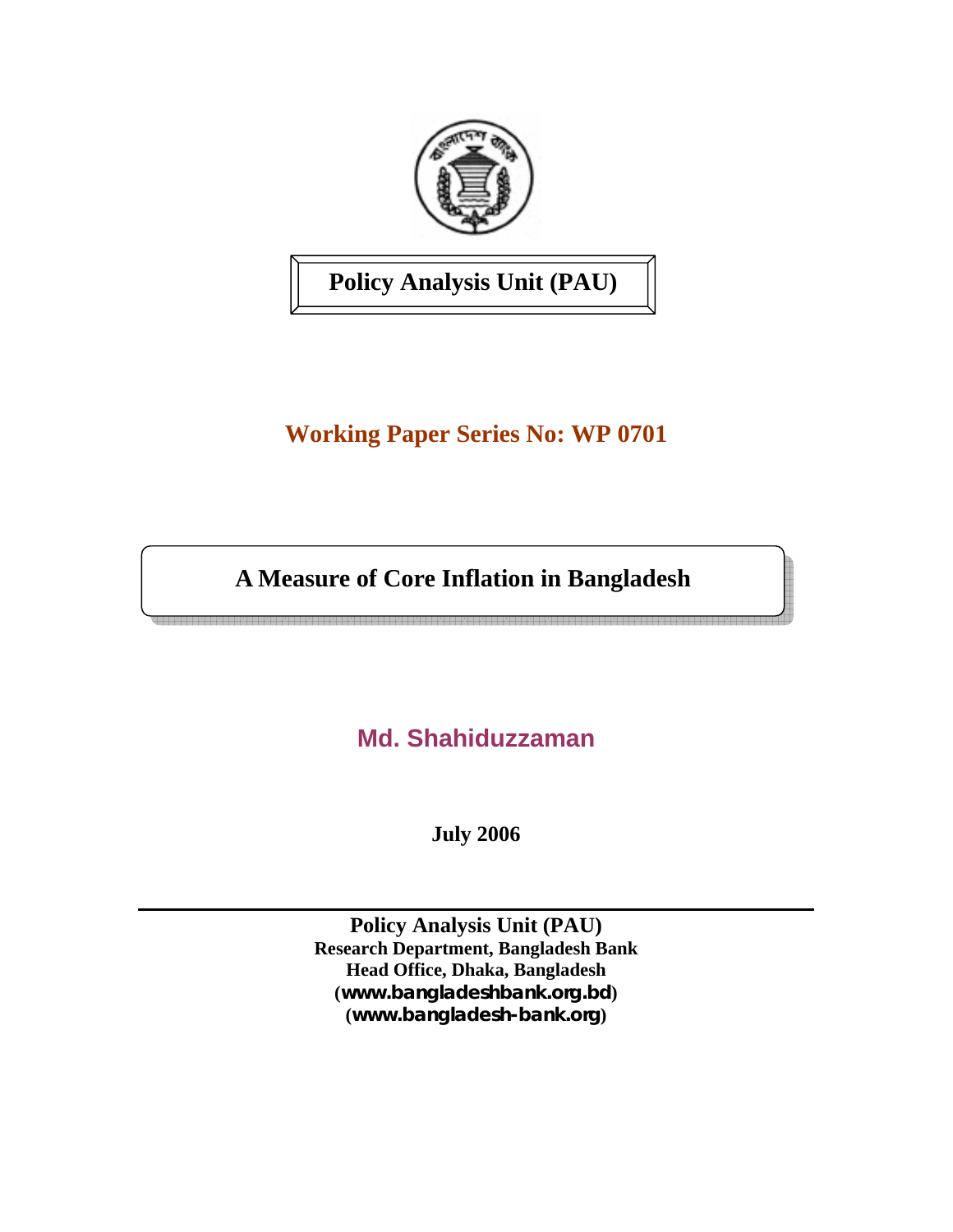

## **Policy Analysis Unit\* (PAU)**

### **Working Paper Series No: WP 0701**

## **A Measure of Core Inflation in Bangladesh**

**Md. Shahiduzzaman Research Economist, Policy Analysis Unit Research Department Bangladesh Bank** 

### **July 2006**

*Copyright © 2006 by Bangladesh Bank* 

*\* In an attempt to upgrade the capacity for research and policy analysis at Bangladesh Bank (BB), PAU prepares and publishes several Working Papers on macroeconomic research every quarter. These papers reflect research in progress, and as such comments are most welcome. It is anticipated that a majority of these papers will eventually be published in learned journals after the due review process. Neither the Board of Directors nor the management of, or any agency of the Government of Bangladesh, however, necessarily endorses any or all of the views expressed in these Papers. The latter reflect views based on professional analysis carried out by the research staff of Bangladesh Bank, and hence the usual caveat as to the veracity of research reports applies.*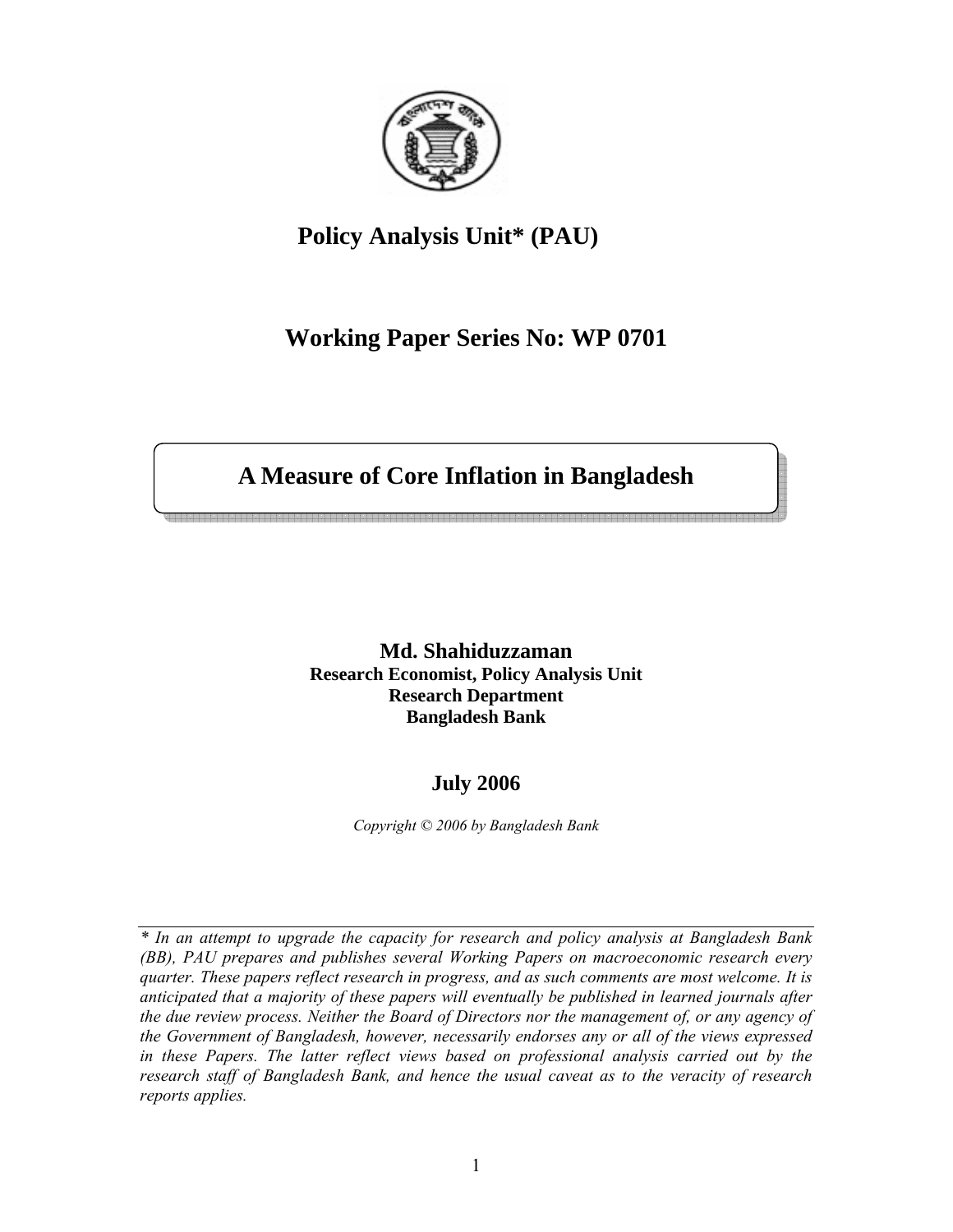### **A Measure of Core Inflation in Bangladesh**

Md. Shahiduzzaman<sup>\*</sup> Research Economist Policy Analysis Unit Research Department Bangladesh Bank

July 2006

#### **Abstract**

Core inflation refers to the persistent or general part of headline inflation that is free from temporary noise. The temporary noise parts are explained by the non-monetary events, such as sector specific shocks. It is argued that the trend in core inflation and not CPI should guide the formulation of monetary policy, and in providing policy accountability for the Central Banks. While it has now become a standard practice for most Central Banks around the world to monitor core inflation, no progress has so far been made in the Bangladesh context. This paper takes a pioneering look in measuring core inflation in Bangladesh, focusing on the popular exclusion and trimmed mean approaches. The performance criteria adopted in this study shows the superiority of trimmed mean measures over the exclusion measures of core inflation in Bangladesh.

Key words: *Core Inflation, Exclusion method, Trimmed mean*

JEL classification: E31

<sup>∗</sup> The author is grateful to Professor Syed M. Ahsan, WBI Resident Economic Adviser, Bangladesh Bank for giving valuable comments and guidance for the preparation of the paper. I acknowledge the valuable suggestions from Mr. Habibullah Bahar, Economic Adviser at the Bangladesh Bank and the seminar participants at Bangladesh Bank. Members of the Policy Analysis Unit of Bangladesh Bank, notably Dr. Md. Habibur Rahman and Subhasish Barua provided helpful support, I am grateful to them.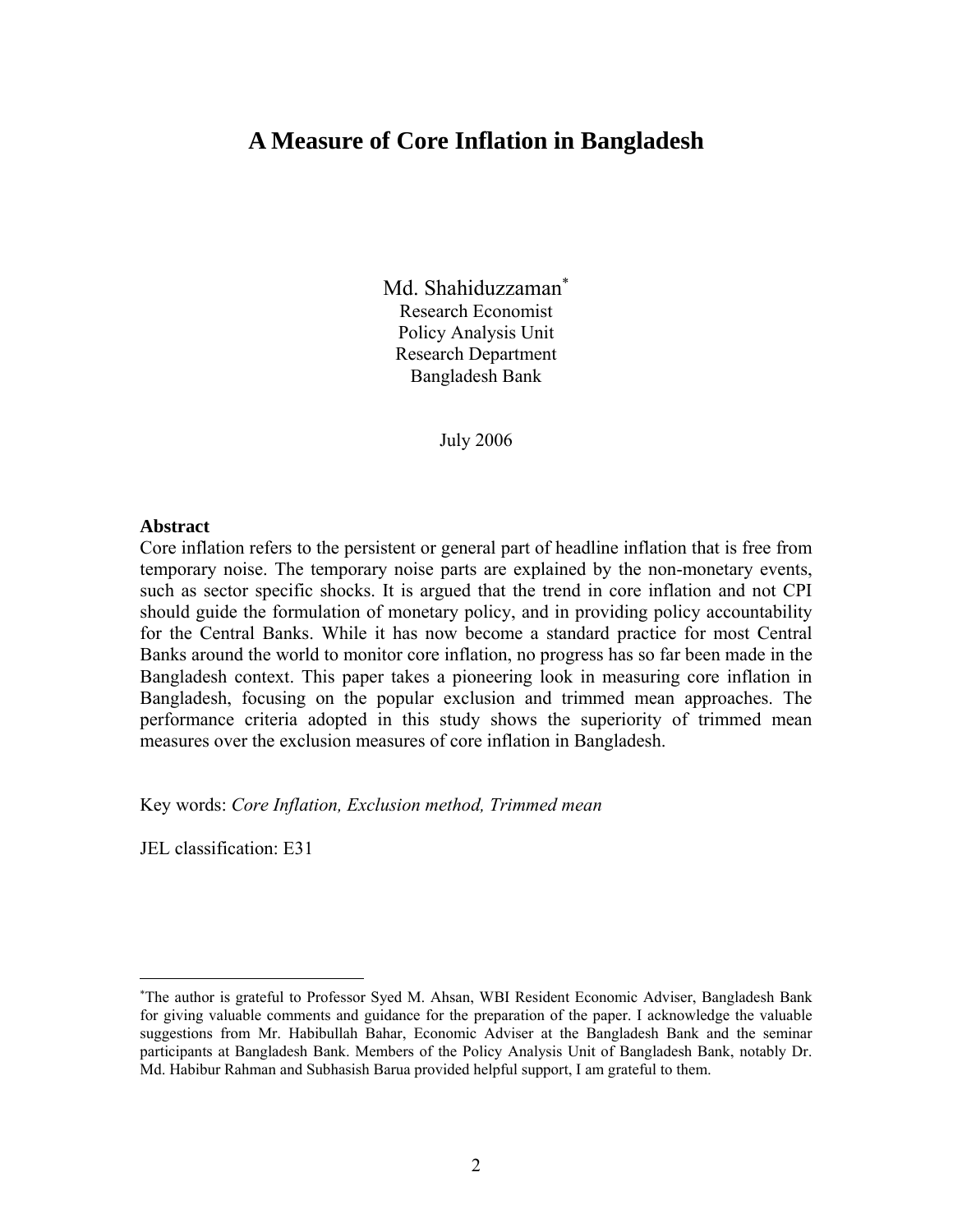#### **1. Introduction**

The central objective of monetary policy in Bangladesh is to maintain *price stability* while maintaining highest sustainable output growth. By tradition, the *price stability* objective of the Bangladesh Bank (BB) has been guided by developments (12-month moving average and point-to-point) in the consumer price index (CPI). However, focusing on the changes in total CPI as an operational guide to monetary policy requires qualifications because some volatile and non-trend components can rob the headline inflation of its credibility as a short or medium term guide to the operation of monetary policy (Berkmen, 2002, p. 2, Bagliano and Morana, 2003, p. 198).<sup>1</sup>

Sources of short-term fluctuations may be some components of CPI that are transitory and easily reversible. These components may be characterized by high volatility to the supply shocks like climatic conditions (e.g., drought, flood, and monsoon), external trade environment, and other transitory phenomena. Bryan and Cecchetti (1993) argued that transitory fluctuations in the price level caused by non-monetary events, such as sector specific shocks or measurement errors, should not reflect in the policy decisions of the monetary authority as these price changes do not constitute underlying monetary inflation. Hence, headline price inflation (e.g.., CPI) loses its credibility as a short or medium-run operational guide to monetary policy.

The concept of core inflation is thus to separate the persistent or general components of headline inflation, which contains the most relevant information regarding monetary policy operation. Here is the clear departure from the so-called headline inflation based on cost of living index to the core inflation based on monetary phenomena.<sup>2</sup> As for example, inflation that is caused by the non-monetary events such as sector specific shocks or measurement errors can have transitory impact on cost of living, but monetary authorities have little to do with it because these price changes do not constitute underlying monetary inflation. Monetary policy decisions need to be credible, and so that these are not subject to quick reversal because of such short-term fluctuations.

 $<sup>1</sup>$  See Shahiduzzaman (2006) for an example.</sup>

<sup>&</sup>lt;sup>2</sup> Wynne (1999) notes that "....for the purpose of monetary policy what is needed is not a microeconomic theory of the cost of living, but a macroeconomic theory of the cost of inflation".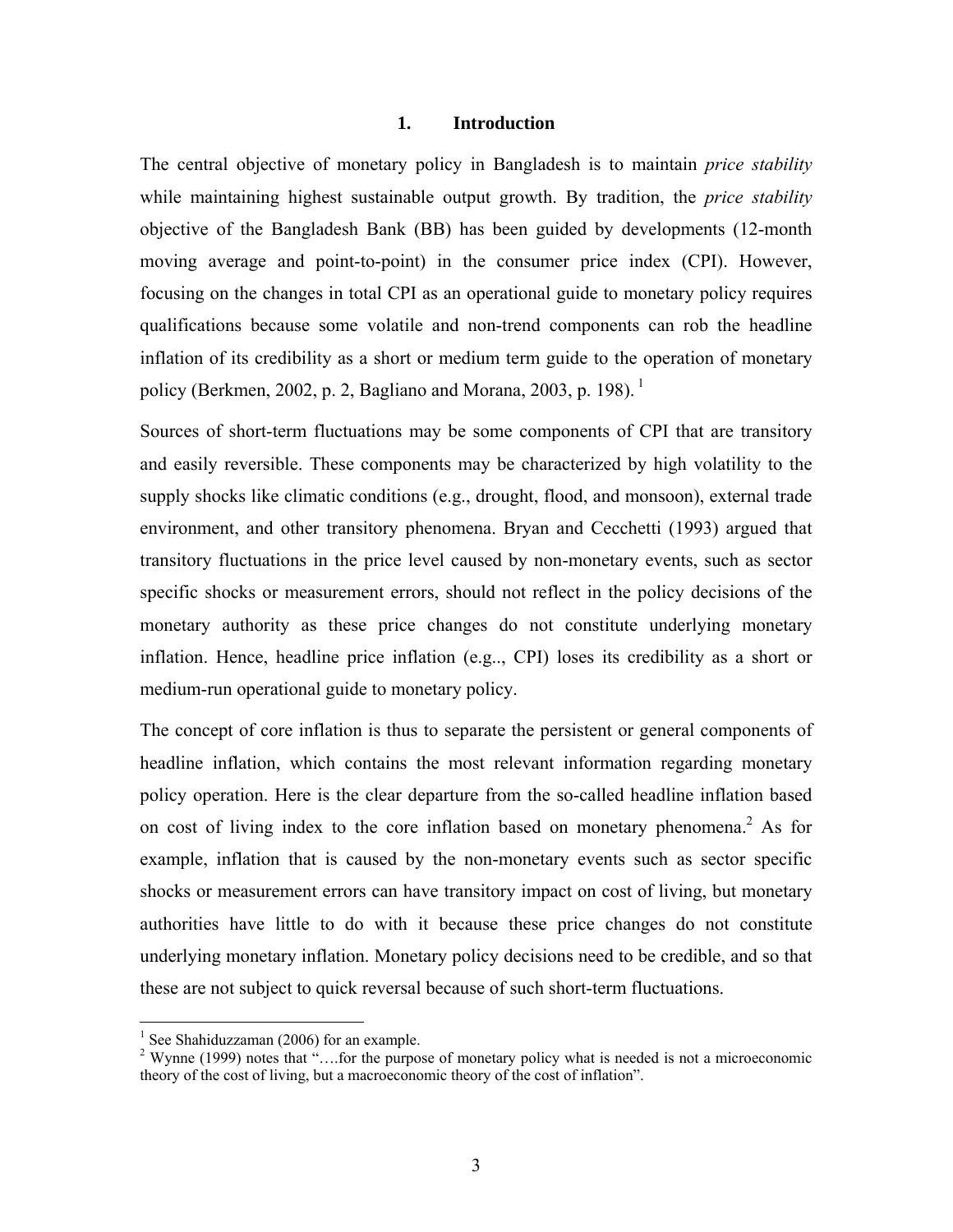In light of these policy considerations, it has now become a standard practice for central banks around the world to monitor the core inflation. As for example, while the Bank of Canada uses the changes in total CPI as the inflation-control target, core inflation is used as a shorter-term operational guide to its monetary policy formulation (Macklem, 2001). In the Philippines, the National Statistics Office (NSO) began publishing official core inflation, alongside the CPI headline inflation from February 2004. Other countries like Korea, Thailand and United States (US) also routinely publish and monitor core inflation measures.

Thus far, the Bangladesh Bank monitors the twelve-month moving average in defining the underlying trend that averages out the short-term or transitory components in total CPI. While the moving average or other smoothing measures tend to reduce the volatility, and may better reflect the persistent element, it affects the timeliness of the data. The average inflation series is dominated by past rather than the current inflation, and hence loses the relevance for the immediate policy stance of the monetary authority. The pointto-point inflation, which reflects the current price development better, however, is highly distorted by the short-term fluctuations that limit its accuracy as a short-term policy guide. Given this context, a suitable measure of core inflation is warranted in the Bangladesh context, which reflects both the current dynamics and underlying trend of price development.

A common approach in measuring core inflation is the exclusion method.<sup>3</sup> The exclusion method requires taking subjective decision of excluding particular prices from the aggregate price index. Other alternative approaches include statistical and model based approaches. The statistical approach includes the Limited Influence Estimators (LIEs) such as the trimmed mean proposed by Bryan and Cecchetti (1993) and the weighted median. Bryan and Cecchetti (1993) suggested the use of trimmed mean approach if the distribution of the sector specific shocks is skewed. The model-based approach is also

<sup>&</sup>lt;sup>3</sup> See for example, Clark (2001) for US, Guinigundo (2004) for Philippines, Macklem (2001) for Canada, Samanta (1999) for India and Tahir (2003) for Pakistan. A more detailed description about different methods of core inflation is incorporated in section 4.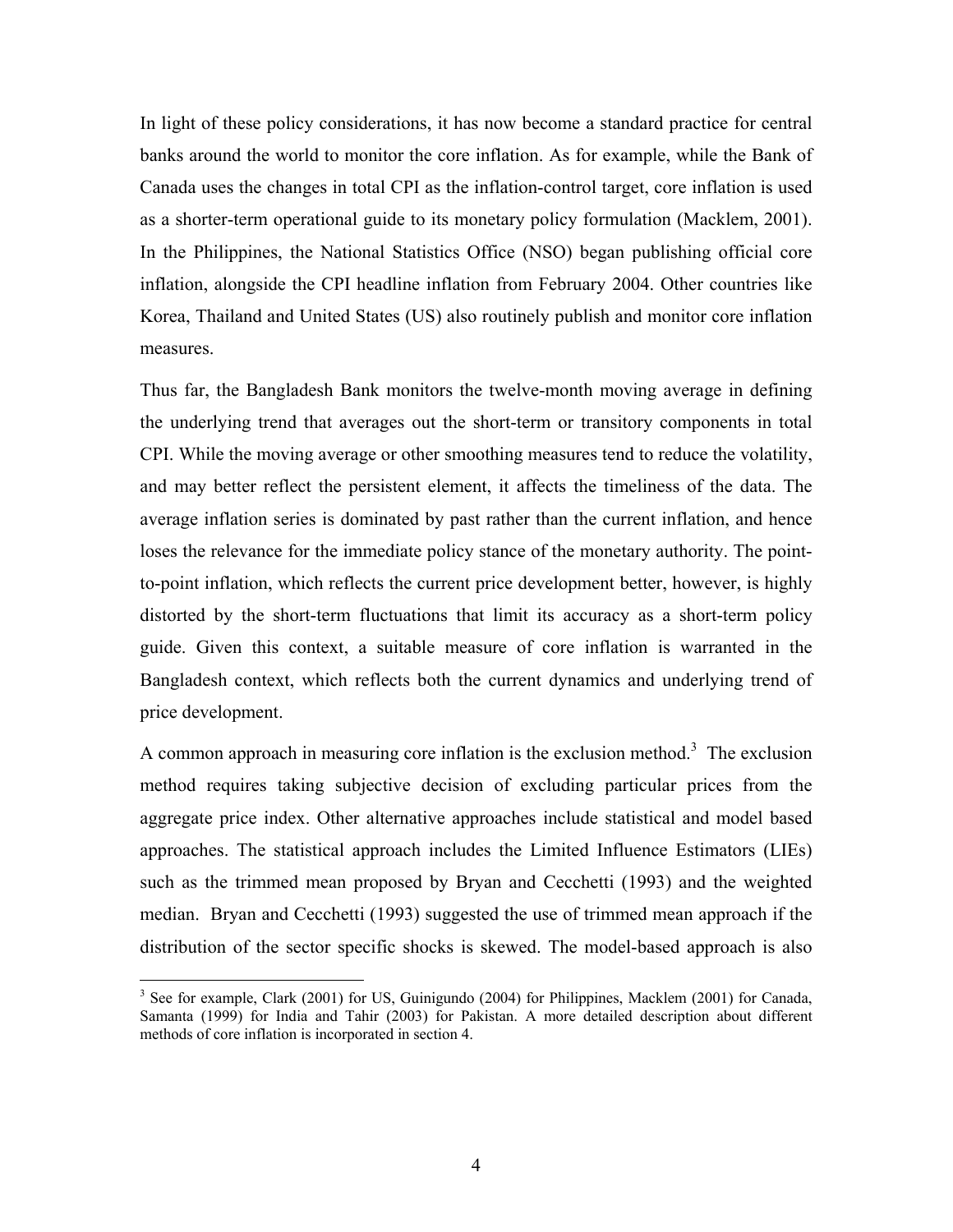called the economic approach that derives a measure of core inflation using the assumption of long-run neutrality of money.

This study employs the exclusion and trimmed mean approaches to construct the core inflation in Bangladesh. Because, both the exclusion and trimmed mean measures deal with price changes of individual components of CPI, this study gives a considerable space regarding the construction and the statistical characteristics of the price data in Bangladesh.

The outline of the paper is as follows. Following the introduction in section 1, section 2 reviews the literature on core inflation. Section 3 revisits the construction of CPI and statistical characteristics of price data in Bangladesh, while section 4 defines core inflation and estimates alternative measures of core inflation using exclusion and trimmed mean approaches. Finally section 5 offers the conclusion and recommendation.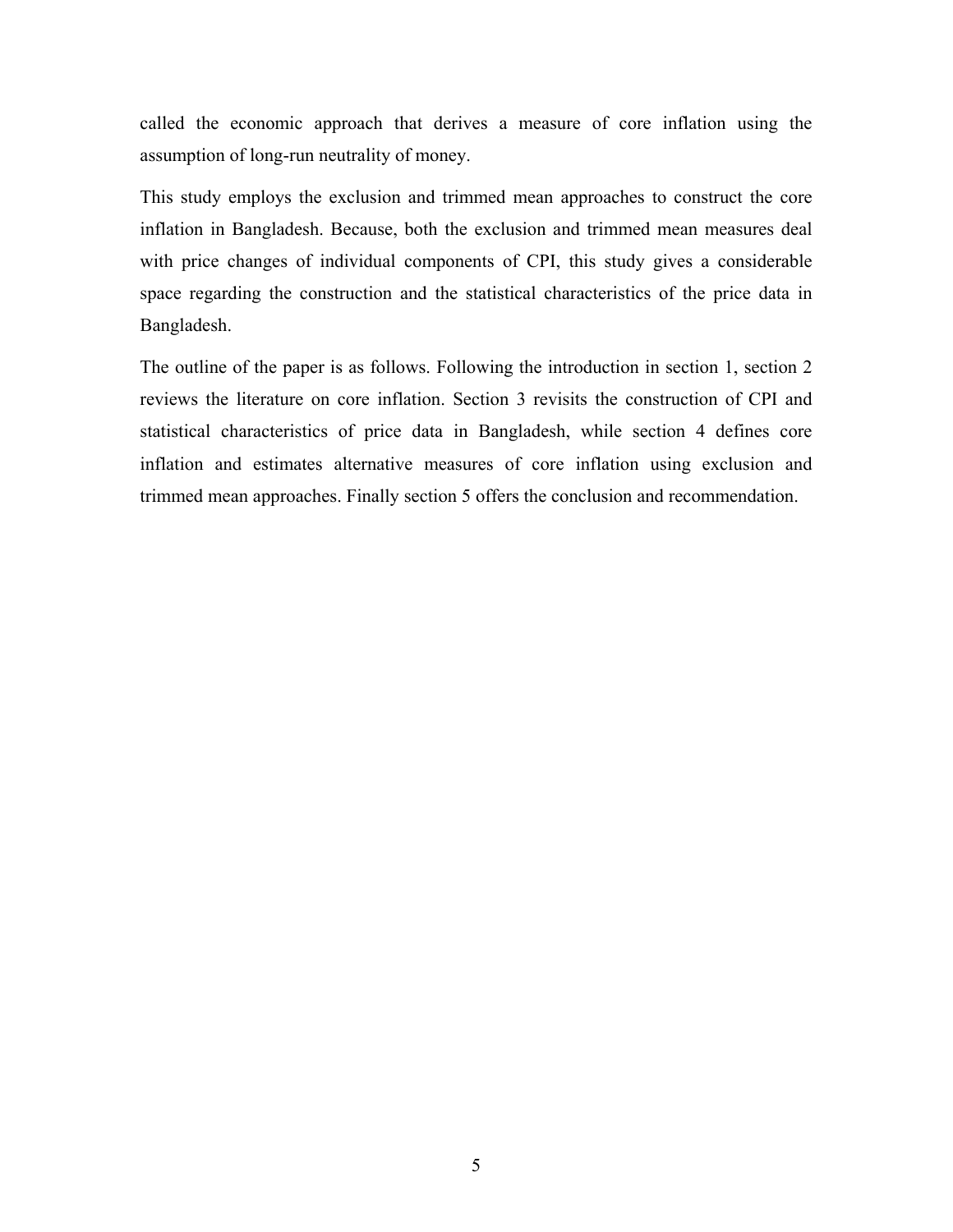#### **2. Review of the Literature and Cross Country Official Measures of Core Inflation**

Empirical study on the measurement of core inflation in Bangladesh is hitherto nonexistent to the author's knowledge. However, studies on core inflation in some developing countries as well as developed countries provide useful lessons to explore the issue in the Bangladesh context. Some of these studies are reviewed below.

Bryan and Cecchetti (1993) examined various alternative methods of measuring core inflation, namely the CPI excluding food and energy, the 15-percent trimmed mean and the weighted median approaches using monthly data from February 1967 to December 1992 for the US economy. They preferred to use the limited-influence estimators to other methods as data shows substantial skewness in the distribution of the sample-a fact also noted by Berkmen (2002) for Turkey, Tahir (2003) for Pakistan and Roger (1998) for New Zealand, among others. The former study finds that the weighted median CPI fares best in comparison to other two measures, establishes the strongest relationships with past money growth and provides improved forecast of future inflation.

Berkmen (2002) compared three different core inflation measures, namely trimmed means, price index excluding food and energy prices, and median inflation for Turkey using monthly data for CPI and WPI from January 1988 to December 2000. Fifty components of CPI and twenty three components of WPI were covered in the analysis. While the sample median provides efficient results, the study reveals that trimmed means provide statistically better estimate in terms of cointegration or long run trend of inflation.

Quah and Vahey (1995) applied a bivariate structural vector autoregression (SVAR) framework consisting only of industrial production and inflation to identify the long run components of inflation for United Kingdom (UK). Bagliano and Morana (2003) extended the model to multivariate one to US inflation consisting four variables, namely oil price, industrial production, nominal M2, and CPI all item price index, and compared the results with two commonly used measures like median inflation and CPI excluding food and energy. The study concludes that the SVAR approach provides additional information regarding the trend behaviour of inflation that is useful for monetary policy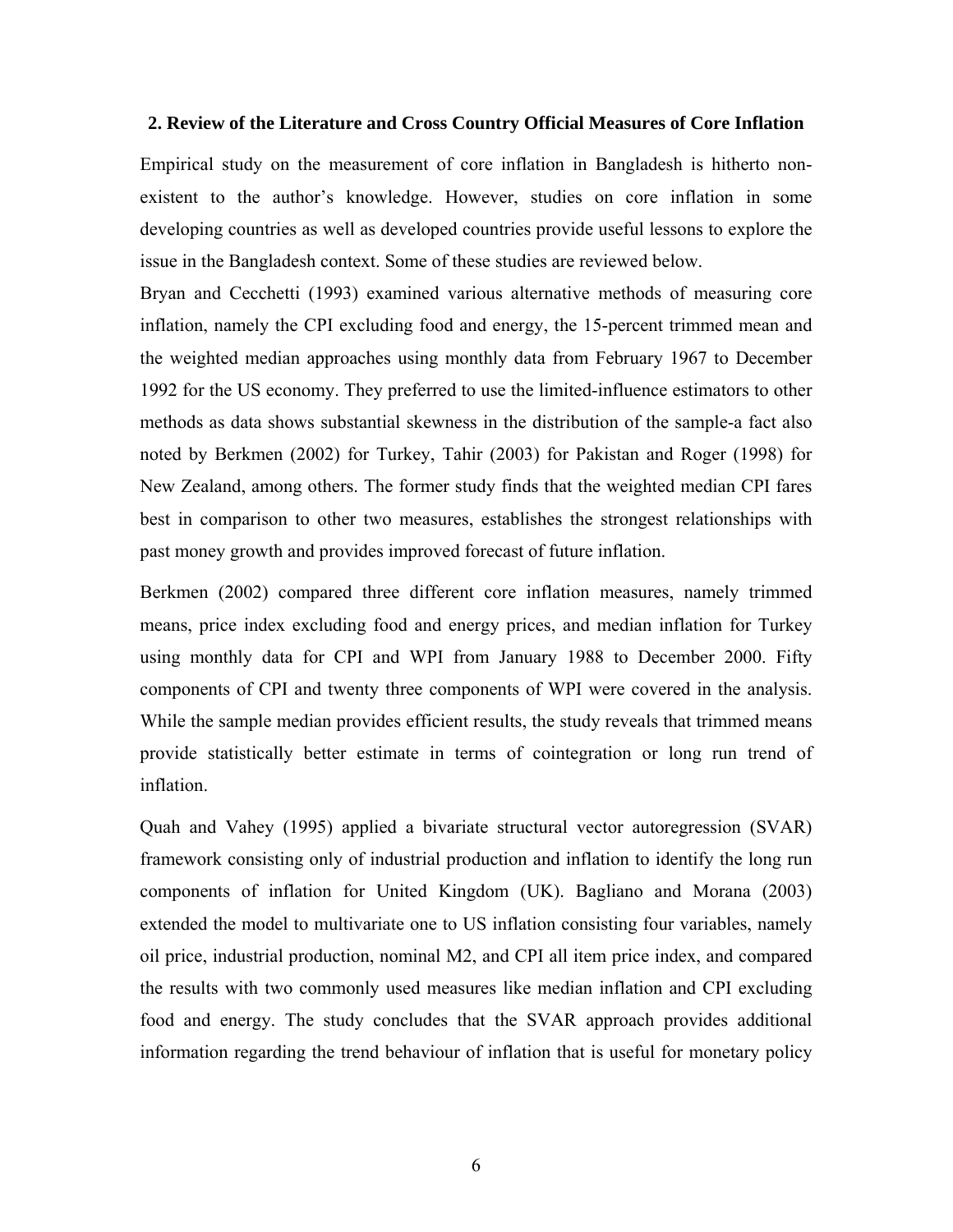purposes. The core inflation is defined as the long-run forecast of inflation conditional on the information contained in nominal money growth and output fluctuation.

Guinigundo (2004) compared the statistical properties of the official core inflation measure in the Philippines (CPI excluding food and energy) with some other alternative methods namely, a centered 17-month moving average, 15 percent trimmed mean, weighted median and CPI excluding 7 volatile components and these are not limited to food and energy. The study concludes that while the official core measure is found as a stable indicator, alternative measures like LIEs have better predictive capacity of future inflation; hence, the alternative methods should be used as a complement of the official one. However, a recent study on core inflation in the Philippines by Bautista (2005) reveals that the official measure fares well and LIEs performs poorly in terms of statistical tests using cointegration and error correction model.

Durai and Ramachandran (undated) attempted to examine the relative merits of various alternative measures of core inflation for India: (i) exclusion, (ii) trimmed mean, (iii) weighted median, and (iii) common trends. Using monthly data of wholesale price index (WPI) for the period April 1994 to March 2005, the study concludes that the exclusion or limited influence estimators do not meet many empirical criteria like unbiasedness, less variability, close association with policy variables, long run relation etc.<sup>4</sup> The common trend model, however, satisfies all the desirable properties of core inflation and, can potentially be used as a measure of core inflation for policy purpose.

Tahir (2003) have applied exclusion and limited influence estimator approaches to develop measures of core indices. For the exclusion method, the study excluded some volatile components from total CPI, which exhibits coefficient of variation of over 250 percent retaining 90 percent of the weight of total CPI to the core measure where most of the food and energy items like wheat, rice, milk, petrol, natural gas charges were present. Items like seasonal fruits, vegetables, spices, tea etc are excluded. Trimmed mean method was also tried, and the analysis revealed that it provided a better picture than the traditional exclusion method.

 4 This is to note that WPI serves as an official measure of inflation in India.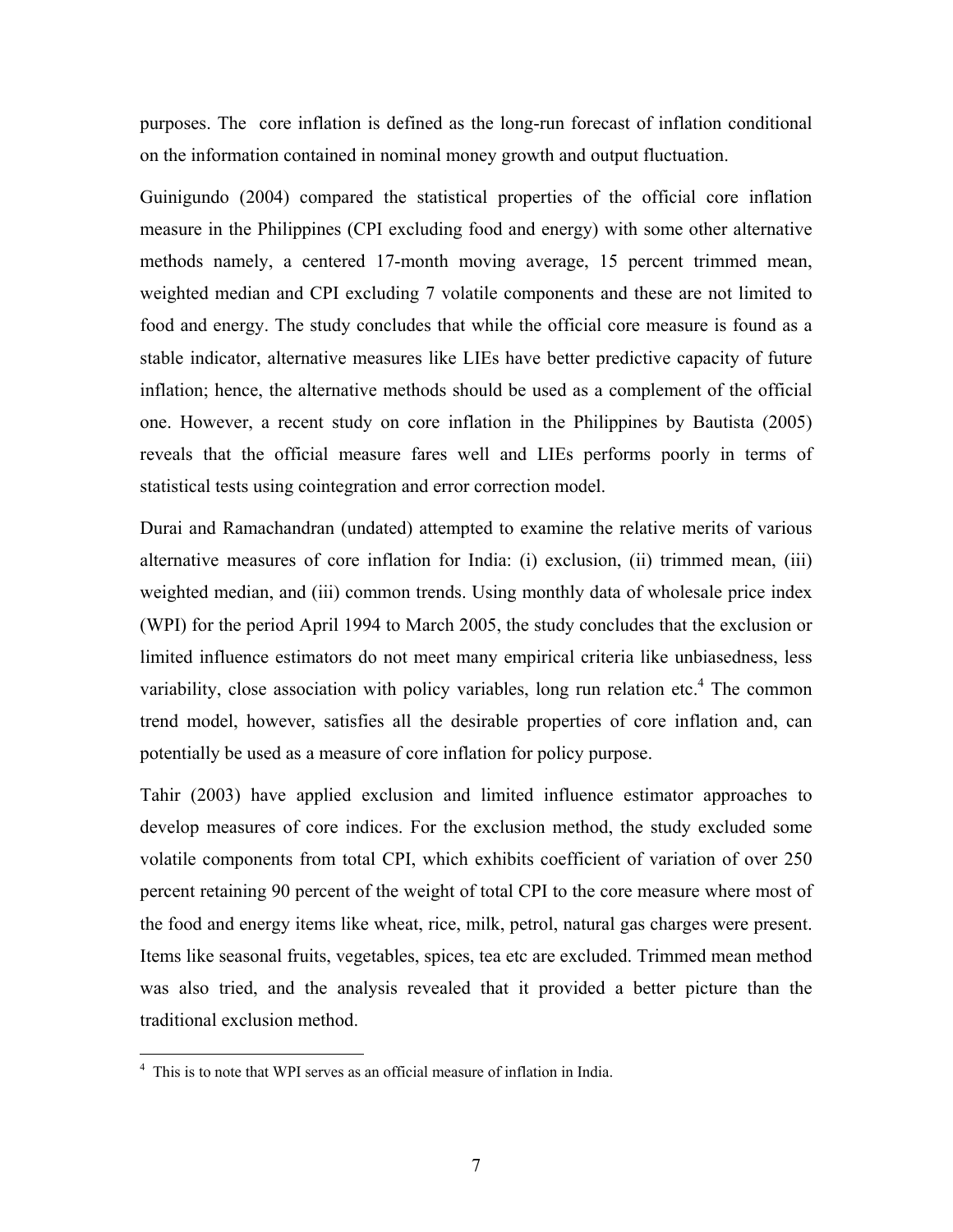The literature review above suggests that there are also some common methods of measuring core inflation. The exclusion method, which is advocated in several papers and is used as an official measure in many countries of the world, is very simple and easy to compute as compared to trimmed mean or model based estimations. The most important characteristics of the exclusion method are that it is very transparent and easily understandable to the public. However, it poses a major limitation to exclude some components in an arbitrary way that may carry useful information regarding the trend inflation. Several authors suggested the use of trimmed mean approaches (e. g., Bryan and Cecchetti, 1993, Bryan, Cecchetti and Wiggins, 1997) if the distribution of the sector specific shocks is skewed. Authors who argue for the economic or model based approaches postulate that other methods (e.g. exclusion, trimmed mean) do not have any theoretical or forward-looking characteristics, which the economic approaches possess. Table 1 summarizes some cross-country measures of core inflation.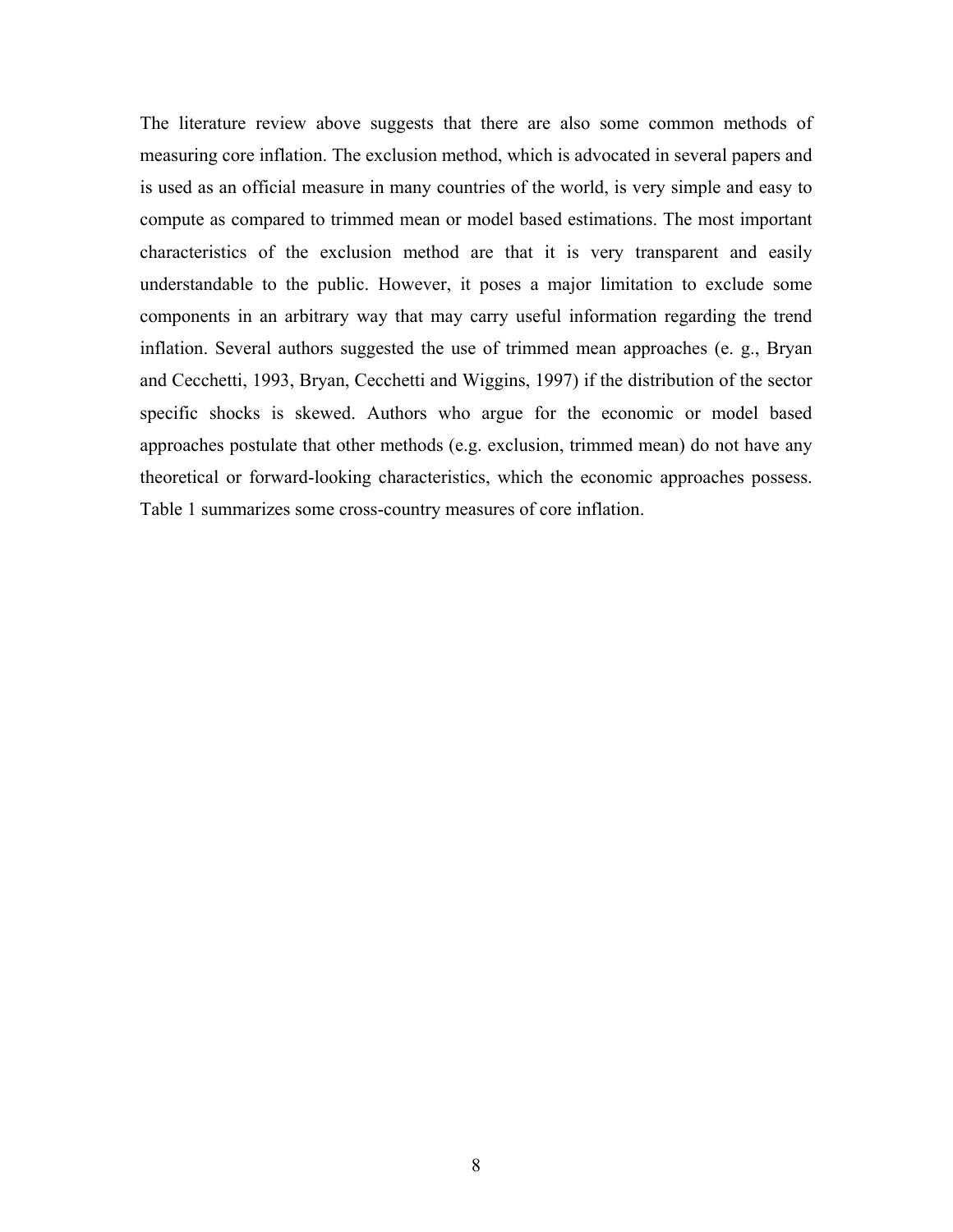### **3. Revising the Construction of CPI and Statistical Characteristics of Price Data in Bangladesh**

#### **3.1: Revising the Construction of CPI in Bangladesh**

Bangladesh Bureau of Statistics (BBS) regularly compiles and disseminates CPI at all three levels, national (CPI-N), rural (CPI-R) and urban (CPI-U). CPI-N is simply a weighted average of CPI-R and CPI-U giving 70.89 percent weight to rural and 29.11 percent weight to urban. The consumption pattern of the reference groups (rural and urban households) is determined from the results of the 1995-96 Household Expenditure Survey (HES).

There are 215 goods and services in the CPI-R, and 302 goods and services in the CPI-U. Table 2 notes the weight and number of items of broad commodity groups and subgroups in CPI-R and CPI-U. In the CPI-R, there are 106 items corresponding to the *food, beverage and tobacco* group, and 109 items corresponding to the *non-food* group. In the CPI-U, 113 items corresponding to the *food, beverage and tobacco* group and 189 items corresponding to the *non-food* group. The non-food group consists of a significantly higher number of items in CPI-U than in CPI-R (189 vs. 109).

As seen in the Table 2, the food, beverage and tobacco group holds the majority weight in both CPI-R and CPI-U: 62.96 percent and 48.80 percent respectively. Within the food basket *cereals (rice and other cereals)* comprise the majority (26.72 percent weight in CPI-R and 13.99 percent in CPI-U). *Rice* sub-group alone, which comprises of four items namely (1) r*ice parboiled-medium-aman, broadcast aman (b-aman) and biroi* (2) r*ice (parboiled-medium) aman/atap* (3) r*ice (parboiled-coarse)-aus/boro/IRRI* and (4) rice*-fine*, holds 23.79 percent weight in CPI-R and 11.28 percent weight in CPI-U.

The rice sub-group is followed by *fish (fresh) and dry fish* (9.81 percent weight in CPI-R and 8.14 percent weight in CPI-U), *vegetable* (6.12 percent weight in CPI-R and 4.24 percent weight in CPI-U), *eggs and meat* (3.15 percent weight in CPI-R and 5.15 percent weight in CPI-U), *spices* (2.98 percent weight in CPI-R and 2.23 percent weight in CPI-U) and some other sub-groups as noted in Table 2. Other cereals, which consists of *wheat (atta), muri, chira, and suji,* hold 2.93 percent weight in CPI-R and 3.39 percent weight in CPI-U.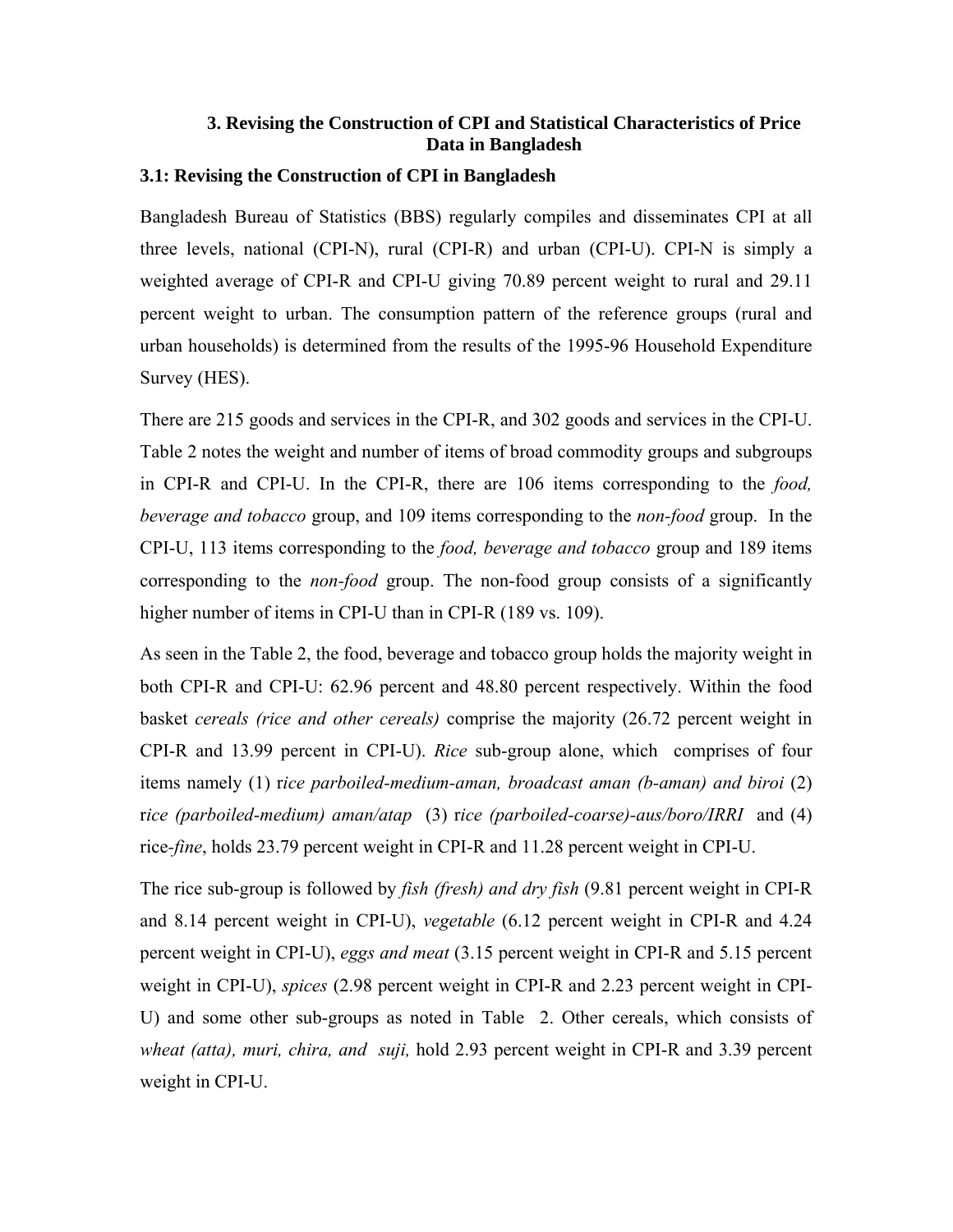The non-food basket for CPI-U and CPI-R is composed of 7 broad categories and 22 subcategories. The seven broad categories are: (1) clothing and footwear (6.88 percent weight in CPI-R and 6.79 percent weight in CPI-U) (2) gross rent, fuel and lighting (14.69 percent weight in CPI-R and 22.17 percent in CPI-U) (3) furniture, furnishing, household equipments and operation (2.70 percent weight in CPI-R and 2.58 percent in CPI-U (4) medical care and health expenses (2.79 percent weight in CPI-R and 2.97 percent in CPI-U (5) transport and communication (2.98 percent weight in CPI-R and 7.07 percent in CPI-U (6) recreation, entertainment, education and cultural services (3.20 percent weight in CPI-R and 6.40 percent in CPI-U and (7) miscellaneous goods and services (3.80 percent weight in CPI-R and 3.22 percent in CPI-U).

Among the non-food categories, *gross rent, fuel and lighting* category holds a majority weight in both CPI-R and CPI-U, which is composed by *gross house rent* (5.99 percent weight in CPI-R and 17.21 percent in CPI-U ) and *fuel and lighting* (8.70 percent weight in CPI-R and 4.96 percent in CPI-U *).* The *transport and communication* is divided into three sub-categories, namely *public transport* (1.89 percent weight in CPI-R and 4.71 percent in CPI-U), *maintenance means of transport* (0.81 percent weight in CPI-R and 1.21 percent in CPI-U) and *miscellaneous services* (0.28 percent weight in CPI-R and 1.15 percent in CPI-U). The *miscellaneous goods and services* category is divided by three sub-categories, namely *servant's wage* (0.69 percent weight in CPI-R and 0.85 percent in CPI-U), *luxury* (2.28 percent weight in CPI-R and 1.75 percent in CPI-U) and *laundry and cleaning* (0.83 percent weight in CPI-R and 0.62 percent in CPI-U). Table 3 lists items in some non-food categories.

The sub-group wise composition of broad non-food categories in Table 2 demonstrates that *clothing and footwear* consists of 33 items in CPI-R as compared to 48 in CPI-U, *gross rent, fuel & lighting* consists of 6 items in CPI-R as compared to 13 in CPI-U, *furniture, furnishing, household equipment and operation* consists of 28 items in CPI-R as compared to 37 in CPI-U, *medical care & health expenses* consists of 5 items in CPI-R as compared to 16 in CPI-U, *transport & communication* consists of 11 items in CPI-R as compared to 22 in CPI-U, *recreation, entertainment, education & cultural services* consists of 11 items in CPI-R as compared to 19 in CPI-U, and *miscellaneous goods and services* consists of 15 items in CPI-R as compared to 34 in CPI-U.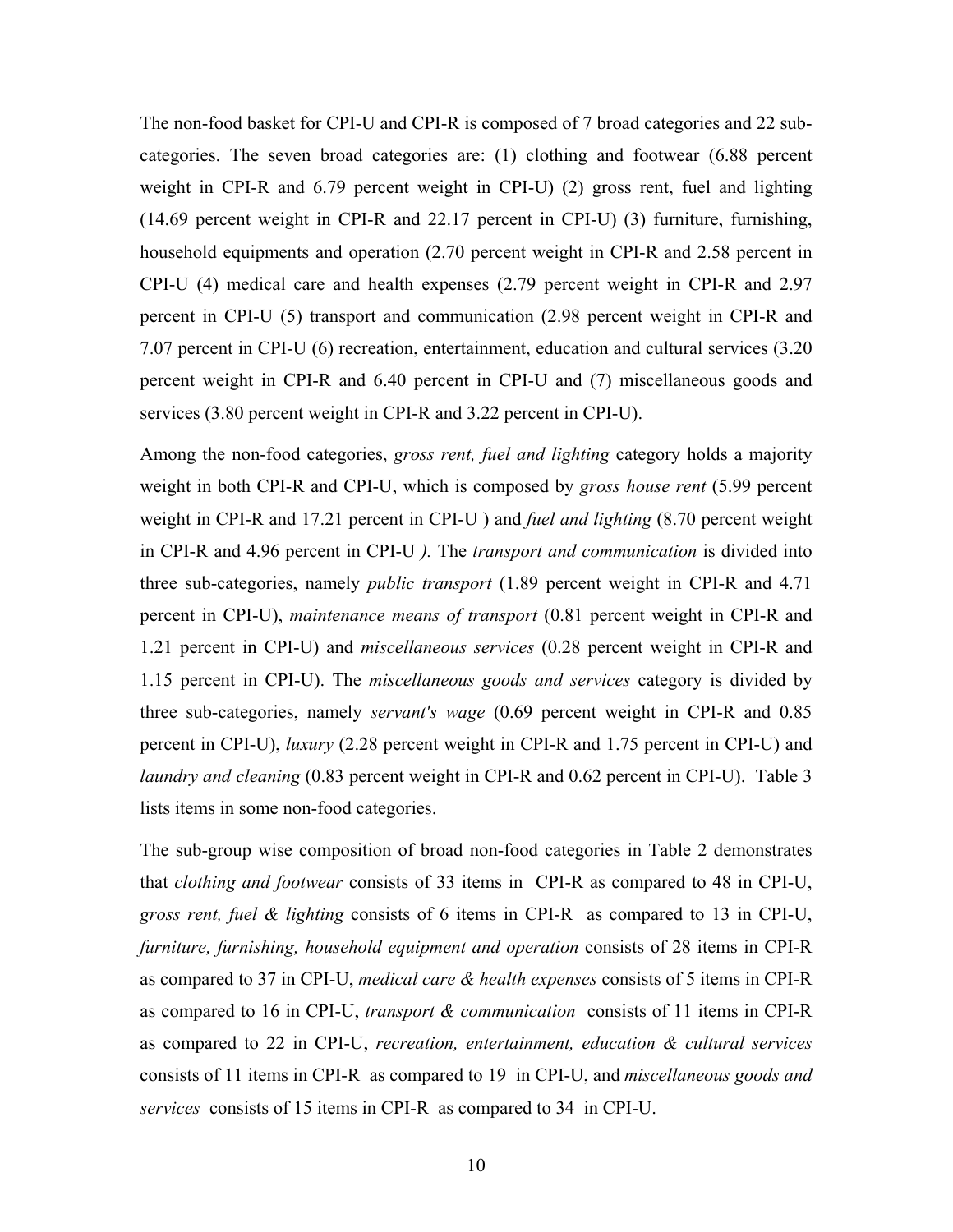The above analysis shows that there are a lot of item- and weight-wise differences in the composition of CPI-R and CPI-U. While the number of items in food group in CPI-R and CPI-U is more or less the same (99 and 104 items, respectively), a large difference is found in the non-food category (109 items in CPI-R vs. 189 items in CPI-U). This difference comes from inclusion of more varieties of a given product (as for example, three varieties of toothpaste are included in CPI-U instead of one in CPI-R, and nonconsideration of some items like *natural gas charge, refrigerator, electric fan, sewing machine, diagnostic charges for medical care, auto-rickshaw fare, motor sprit (petrol), driver salary* etc in the rural index.

In terms of weight composition, a huge difference is evidenced between CPI-R and CPI-U. The food category comprises 60.48 percent weight in CPI-R, but only 44.53 percent weight in the CPI-U. The rice sub-category explains a major part of the difference in the relative weight of the food category: rice comprises 23.79 percent of CPI-R but only 11.28 percent of CPI-U. As mentioned above, a significant difference in relative weight in different sub-categories is also observed between the CPI-R and CPI-U. It is also evident from Table 2 that sub-categories like *luxury*, *laundry and cleaning*, *fuel and*  lighting, furniture and fixture, men's and boy's clothing, clothing and fabrics etc. hold more weight in the CPI-R than in CPI-U.

Given the huge disparity in the items and weight between rural- and urban -CPI, it is logical to monitor the rural-urban prices separately for policy purpose, rather than looking at only the national average, which is simply a weighted average. However, considering more than two-thirds of total weight of CPI-R (70.89 percent) to CPI-N, the national price index in Bangladesh is largely explained by the rural prices.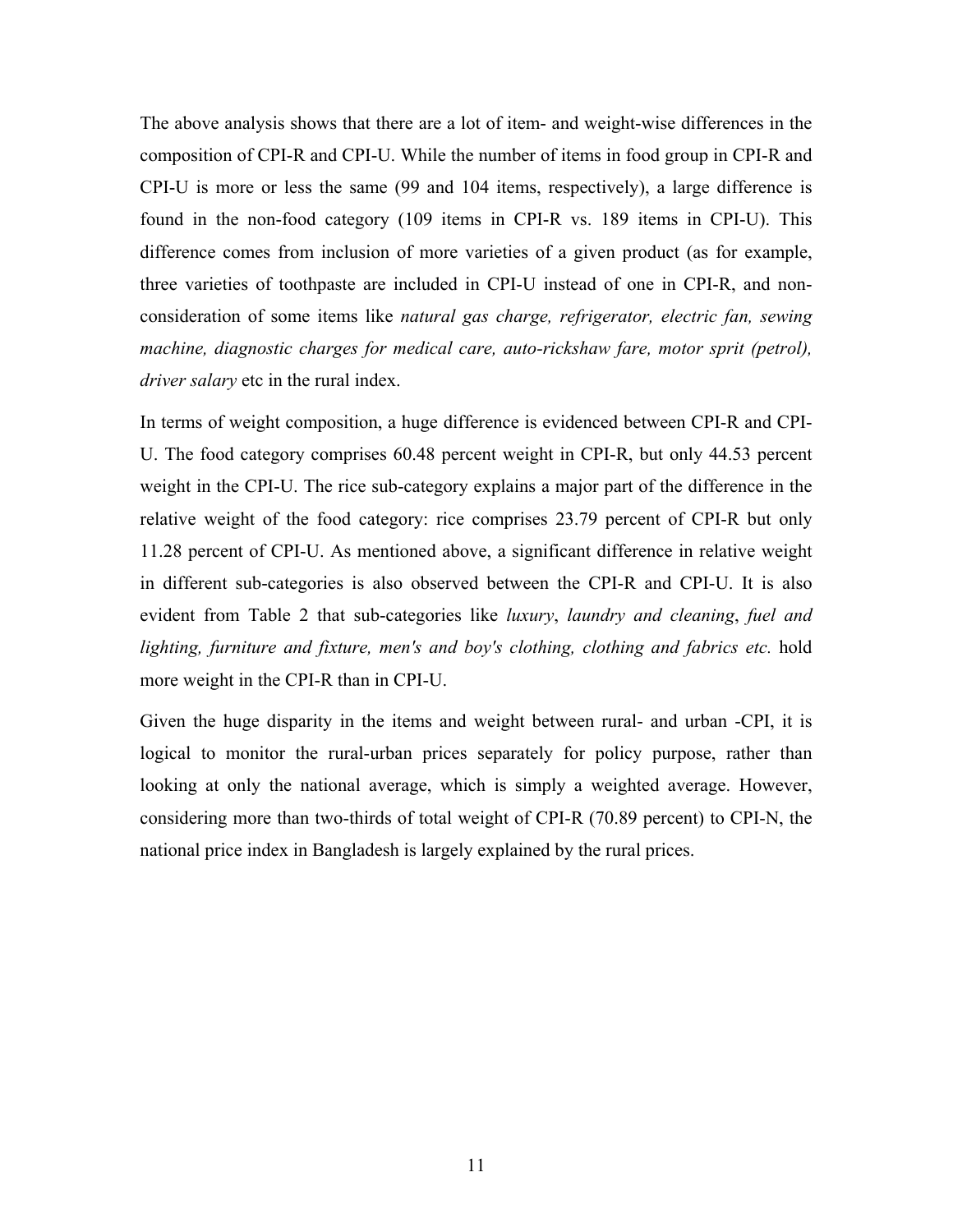#### **3.2 Statistical Characteristics of Price Data in Bangladesh**

The descriptive statistics for month-to-month price changes for national, rural and urban are presented in Table 3.1 for the period of 2000:07 to 2006:5. Mean, median, standard deviation, coefficient of variation, skewness and kurtosis are reported for national, rural and urban CPIs. The median for national and rural are lower than their mean value, and higher for urban indicating skewness in the price distribution.

The skewness measures the asymmetry of the distribution of the series and the kurtosis measures the peakedness or flatness of the distribution of the series. Figure 3.1 and 3.2 shows the histogram and kernel density for the national price changes. For a symmetric (normal) distribution, the skewness is zero and the kurtosis is three.<sup>5</sup> There is little skewness (0.5 for national) on average, which may lead to the proposition that the mean may be a good indicator of the general trend of inflation. The positive value of skewness implies that there is tendency of exceptional price rises than the exceptional price declines. The kurtosis is comparatively higher than 3 imply that for the national index, the distribution is leptokurtic. This indicates that the distribution of price changes has considerably flatter tail than the normal distribution. This implies that mean value would be subject to distortion by extreme price changes. So, contrary to what we found with skewness, the mean-CPI or headline inflation may not be a 'robust' indicator of the trend inflation.

**Table 3.1 Descriptive statistics of price changes: National, Rural and Urban (1995-96=100): Jul'00-May'06** 

|                 |          | Monthly $(t=1)$ |       |  |  |  |  |  |  |  |  |  |
|-----------------|----------|-----------------|-------|--|--|--|--|--|--|--|--|--|
|                 | National | Rural           | Urban |  |  |  |  |  |  |  |  |  |
| <b>Mean</b>     | 4.98     | 5.09            | 4.91  |  |  |  |  |  |  |  |  |  |
| <b>Median</b>   | 4.55     | 4.75            | 4.38  |  |  |  |  |  |  |  |  |  |
| Std. Dev.       | 5.57     | 5.56            | 5.54  |  |  |  |  |  |  |  |  |  |
| <b>Skewness</b> | 0.55     | 0.56            | 0.82  |  |  |  |  |  |  |  |  |  |
| <b>Kurtosis</b> | 5.61     | 5.99            | 4.08  |  |  |  |  |  |  |  |  |  |

*Note: t- denotes the horizon over which inflation is measured, with t=1 denotes monthly changes in annualized rate. Figures are seasonally adjusted.* 

<sup>5</sup> A positive skewness means that the distribution has long right tail and negative skewness means the distribution has a long left tail. In case of kurtosis, if the coefficient of kurtosis exceeds 3, the distribution is peaked relative to the normal and, if it is less than 3, the distribution is flat relative to the normal.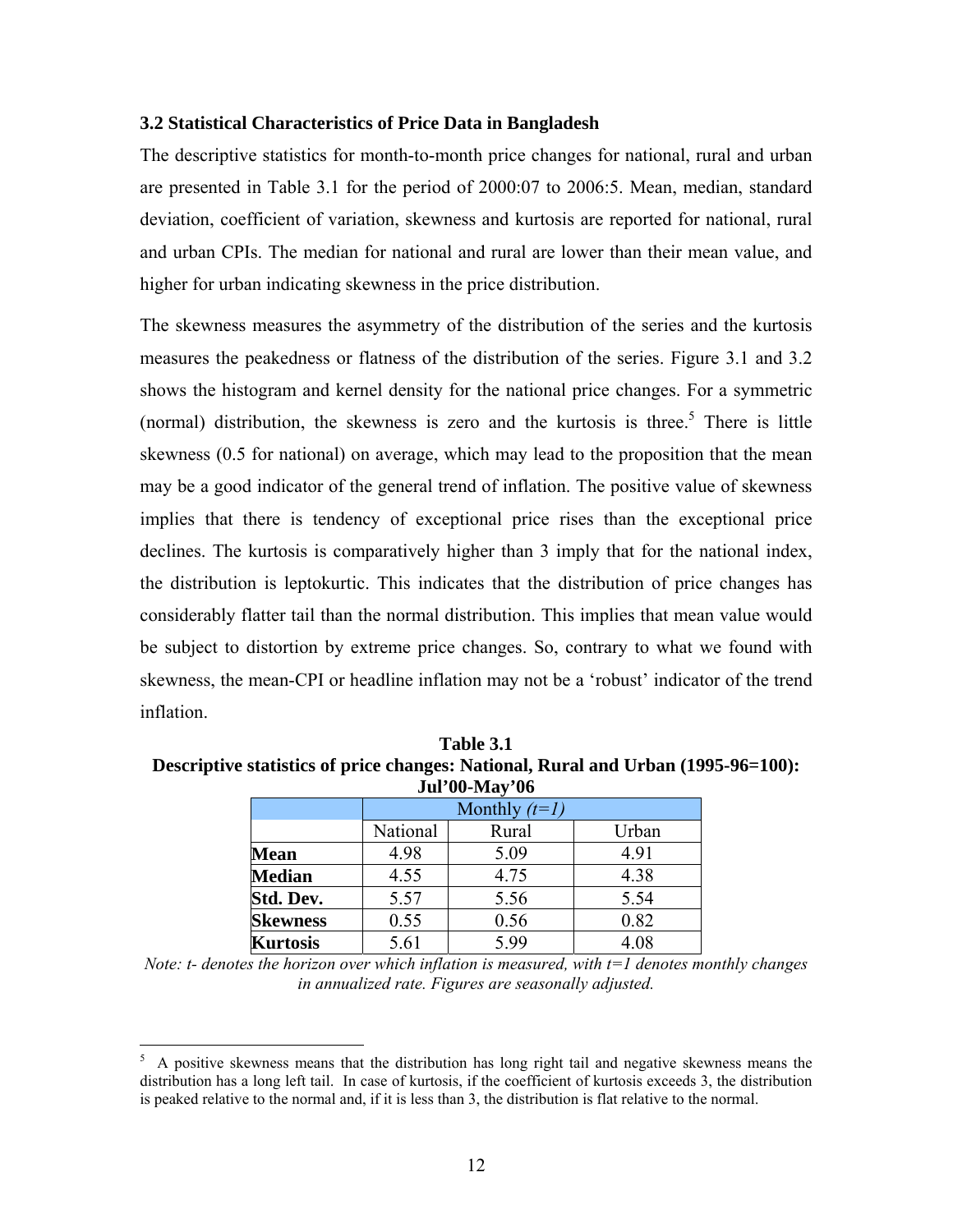**Figure 3.1: Distribution of Monthly Price Changes for CPI-N (2000:7-2006:5)** 



**Figure 3.2: Kernel Density of Monthly Price Changes for CPI-N (2000:7-2006:5)** 



Table-3.2 notes the shape of distribution of the price changes during a financial year  $(FY)^6$ . For both national and rural inflation, the mean value is lowest in FY01 and highest in FY05, but in case of urban inflation the mean value is lowest in FY00 and highest in FY06 (for 11 months). While both mean and median show a moderate inflation rates during FY00-FY02 (less than 4 percent) and a rising pattern in later years. The standard deviation, which measure the dispersion or spread in the series, is very high in some years reflecting the excessive volatility (FY05 for national, rural and urban) in the monthly price indices during the financial year.

From Table-3.2, we can see that the coefficient of skewness varies considerably from negative to positive and from year to year. The kurtosis of the distribution of the price

1

<sup>&</sup>lt;sup>6</sup> In Bangladesh July-June period is considered as the financial year.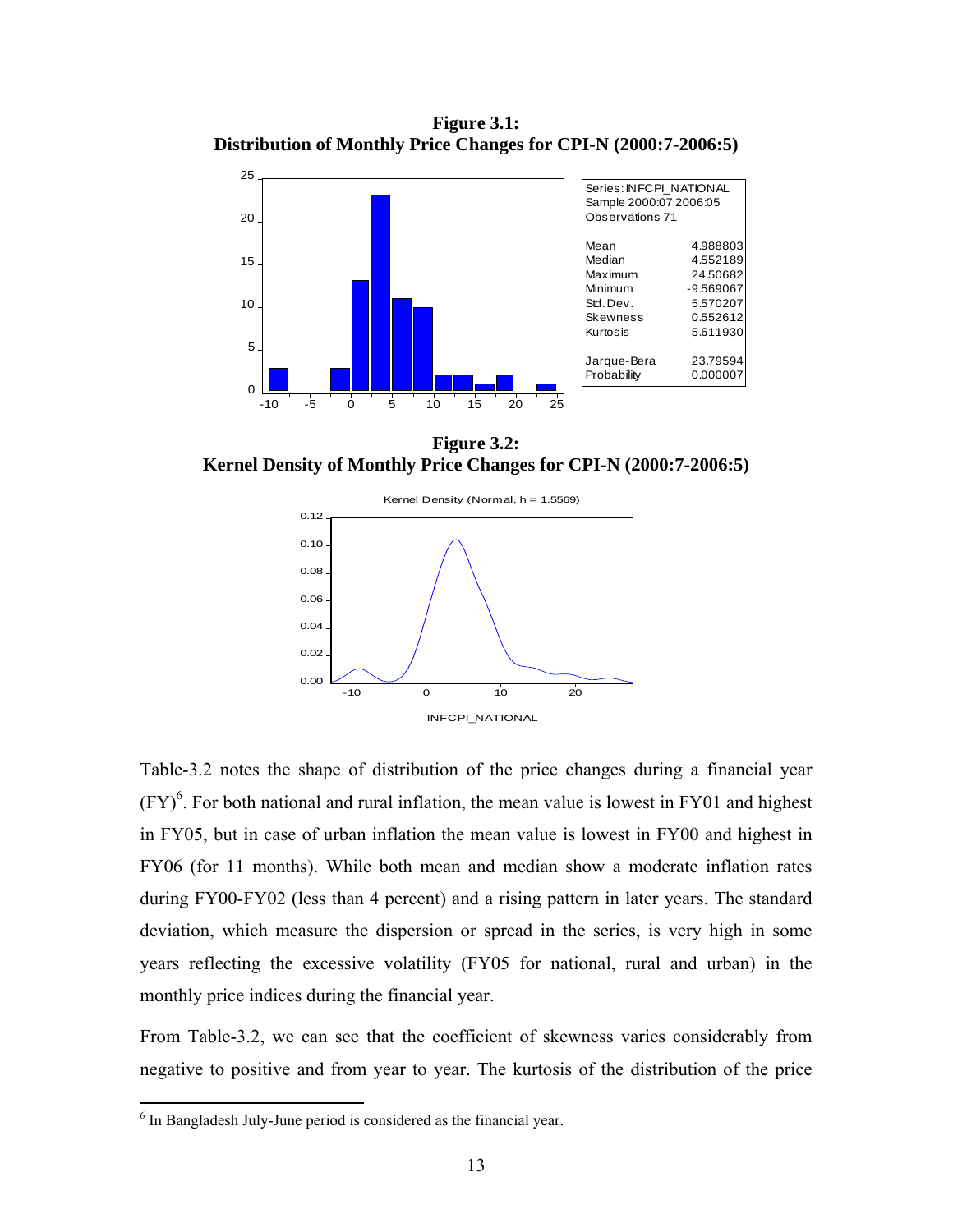changes is lower or higher than 3 during the period of FY00-FY06. The coefficients also vary among national, rural and urban for FY01 the coefficient of skewness is -1.83 and -1.94 for national and rural respectively in comparison to only -0.31 for the urban inflation. In FY03, the national and urban price changes are positively skewed, whereas for the rural these are slightly negatively skewed.

|                     | <b>FY00</b>                                                     | <b>FY01</b> | $\frac{1}{2}$<br><b>FY02</b> | <b>FY03</b>         | <b>FY04</b> | <b>FY05</b> | <b>FY06</b> |
|---------------------|-----------------------------------------------------------------|-------------|------------------------------|---------------------|-------------|-------------|-------------|
|                     |                                                                 |             |                              |                     |             |             |             |
| <b>National</b>     |                                                                 |             |                              |                     |             |             |             |
| Mean                | 2.64                                                            | 1.69        | 3.61                         | 5.01                | 5.58        | 7.17        | 7.04        |
| Median              | 3.54                                                            | 2.46        | 3.66                         | 4.12                | 5.04        | 6.61        | 7.75        |
| Std. Dev.           | 4.86                                                            | 3.68        | 2.35                         | 3.11                | 1.72        | 8.24        | 9.02        |
| <b>Skewness</b>     | $-0.66$                                                         | $-1.83$     | 0.29                         | 0.33                | 0.71        | 0.18        | $-0.24$     |
| Kurtosis            | 2.82                                                            | 6.24        | 1.95                         | 2.02                | 2.28        | 3.55        | 2.16        |
| Rural               |                                                                 |             |                              |                     |             |             |             |
| Mean                | 3.10                                                            | 1.59        | 3.50                         | 5.36                | 5.64        | 7.34        | 7.33        |
| Median              | 2.64                                                            | 2.01        | 3.54                         | 5.95                | 5.07        | 6.74        | 9.26        |
| Std. Dev.           | 3.58                                                            | 3.33        | 2.21                         | 2.43                | 1.97        | 8.42        | 8.96        |
| <b>Skewness</b>     | $-0.09$                                                         | $-1.94$     | 0.15                         | $-0.16$             | 0.63        | 0.09        | $-0.29$     |
| Kurtosis            | 2.24                                                            | 6.81        | 2.05                         | 1.93                | 2.34        | 3.82        | 2.29        |
| Urban               |                                                                 |             |                              |                     |             |             |             |
| Mean                | 1.24                                                            | 2.03        | 4.05                         | 4.27                | 5.46        | 6.73        | 7.09        |
| Median              | 2.34                                                            | 2.11        | 2.28                         | 3.30                | 5.06        | 6.39        | 7.85        |
| Std. Dev.           | 5.11                                                            | 2.23        | 4.92                         | 4.73                | 1.85        | 7.68        | 8.29        |
| <b>Skewness</b>     | $-0.27$                                                         | $-0.31$     | 0.52                         | 0.69                | 0.39        | 0.10        | 0.26        |
| Kurtosis            | 1.82                                                            | 2.22        | 2.13                         | 2.98                | 2.26        | 2.82        | 2.05        |
|                     |                                                                 |             |                              |                     |             |             |             |
| <b>Observations</b> | 12 <sub>2</sub><br>$\mathbf{M}$ is $\mathbf{M}$ if $\mathbf{M}$ | 12          | 12                           | 12<br>$11 - 11 - 1$ | 12          | 12          | $11*$       |

| <b>Table 3.2:</b>                                                                         |
|-------------------------------------------------------------------------------------------|
| Descriptive statistics of Month-to-Month Price Changes (annualized rate): National, Rural |
| and Urban (1005-06–100)                                                                   |

Note: Data series are seasonally adjusted \* July-May, 2006

Figure 3.3 presents the monthly inflation rates together with 12-month moving average for the consumer prices during the period of 2001:07 to 2006:5 for national, rural and urban sectors respectively. The 12 -month moving average is used here to proxy the trend inflation.<sup>7</sup> It can be observed from the figure that the deviations from the trend inflation are quite large, and demonstrate quick reversal in all of the two cases. These kinds of

 $7$  Berkmen, 2002 used 36-month moving average to proxy the long-term inflation trend. Because of smaller sample size (2001-2006), this study takes the 12-month moving average as a proxy of trend inflation, which is consistent with Tahir (2003).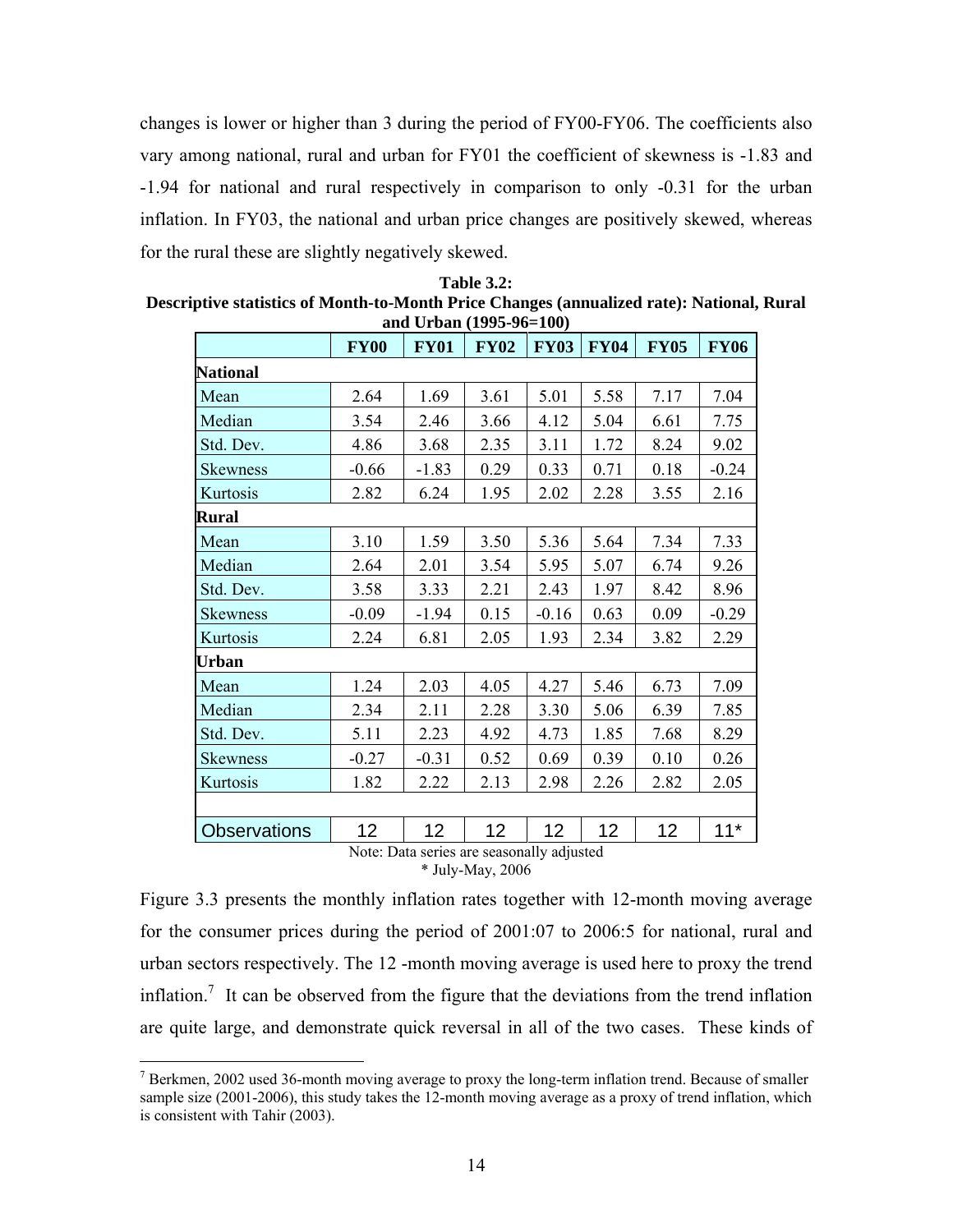deviations and quick reversals prove the presence of noise in the price data, a fact that necessitates the development of core inflation in Bangladesh.



**Figure-3.3: Monthly CPI Inflation (annualized), Point to Point Inflation, and 12-Month Moving Average of National CPI** 

Note: Data series are seasonally adjusted

Month-to-month Inflation-right axis

Jan-04 Mar-04 May-04 Jul-04 Sep-04 Nov-04 Jan-05 Mar-05 May-05 Jul-05 Sep-05 Nov-05 Jan-06 Mar-06 May-06

12-Month Moving Average-left axis ——— Point-to-Point Inflation-left axis

1 1.5 2

コココ Sep-01 Nov-01 Jan-02 Mar-02 May-02 Jul-02 Sep-02 Nov-02 Jan-03 Mar-03 May-03 Jul-03 Sep-03 Nov-03

The above analysis has shown some general statistical characteristics of the price data in Bangladesh. From the whole series, a slight positive skewness and comparatively larger kurtosis than the normal distribution implies that the mean is affected by extreme observations, hence mean inflation loses it credibility as a measure of trend inflation. Descriptive statistics for the sub-samples show significant variation and is also consistent with the result of not to average out equally in all years. The standard deviation, which measures the variability of data, has risen significantly in the last two financial years. There has been a steady increase in both mean and median value from FY01 to FY06.

In measuring core inflation in Bangladesh, a few more things are investigated based on the particular needs of the method to be employed. A component wise analysis of the price data along the line of individual and combined volatility is performed while considering the exclusion method. Accordingly, monthly distribution of price changes is employed in case of statistical methods. The next section discusses these issues.

A higher level of aggregation of all items of CPI to total of 27 components of CPI-R and CPI-U for a period of 2001:7 to 2006: 5 are considered for the study. The choice of sample period and higher level of aggregation is particularly dependent on the availability of data from BBS. While sample period is relatively shorter for measuring core inflation,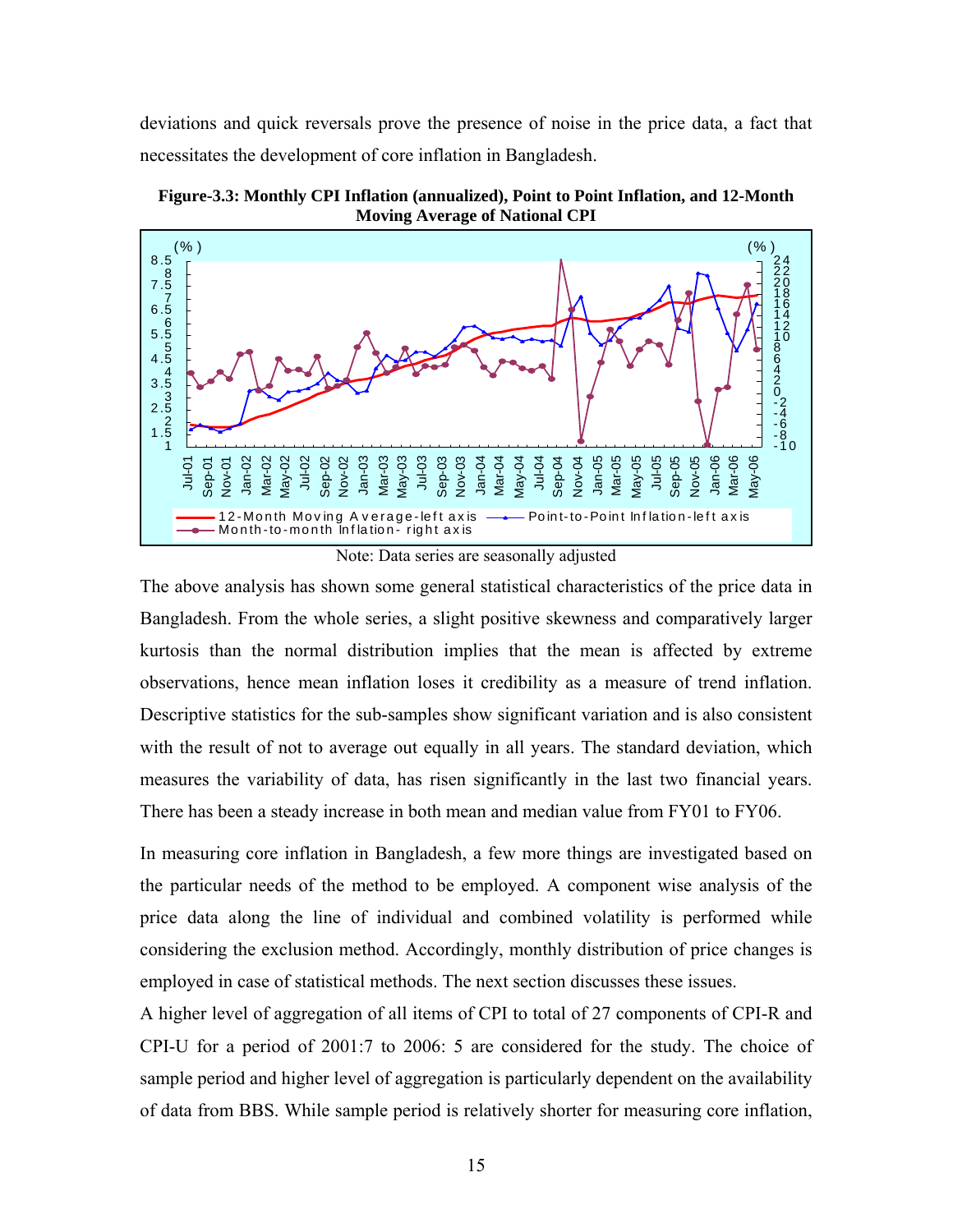it is consistent with earlier studies.<sup>8</sup> Data for some components was found missing in FY03 as provided by BBS. The author estimated the missing data. However, both the partially estimated series and actual data series are examined in order to gauge useful conclusion and to check the consistency of data.

<sup>&</sup>lt;sup>8</sup> In the literature there are instances of a focus with shorter sample period, e.g. Vega and Wynne (Euro area, 1996-2000) although larger sample is always better for estimation.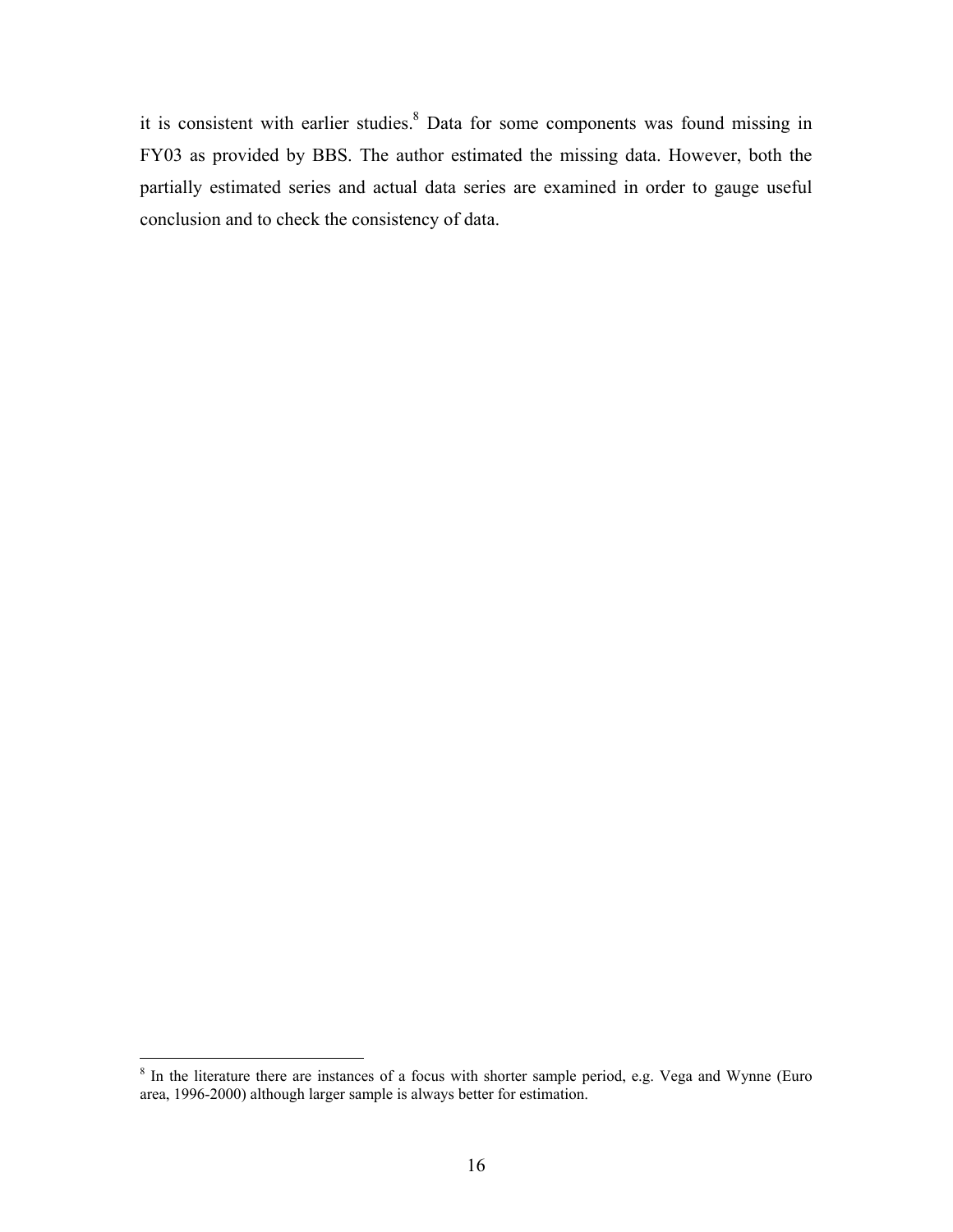#### **4. Measuring the Core Inflation in Bangladesh**

#### **4.1: Definition of Core Inflation**

The general definition of core inflation is that the long run or persistent component of the measured price that is tied in some way to money growth (Bryan and Cecchetti, 1993). However, from the practical efforts in measuring core inflation, there are mainly two sets of definitions of core inflation: one considers core inflation as a persistent part and the other takes the generalized component of measured inflation (Berkmen, 2002, Roger, 1998). The Milton Friedman's definition of inflation as a "…steady and sustained increase in the general price level" is the basis of definition of core inflation as persistent inflation. Quah and Vahey (1995) have defined the core inflation as the persistent component. According to the both definitions, core inflation is the steady or persistent component of measured inflation, which is free from the disturbances having only transient impact on inflation. So, core inflation should exhibit more persistence or less variability than the aggregate measured inflation rate (Roger, 1998).

The second definition of core inflation by generalized components is the reflection of Arthur Okun's definition as "....a condition of generally rising prices". According to this definition, core inflation is that part of measured inflation that is free from relative price disturbances. The notion of relative price movements is often driven by supply side shocks. This is to note that, the widely practiced exclusion or statistical measures of core inflation are based on the concept of generalized inflation, where a variety of items of price index that seem to distort the general trend of other prices are removed.

#### **4.2. Common methods**

There are also some methods found in the literature to measure core inflation.<sup>9</sup> They are broadly categorized under three heads, namely, subjective approaches, e.g. the exclusion method, limited influence estimators, and model-based estimates.

**Exclusion method**: Exclusion method involves omitting some pre-specified components from the CPI basket at all dates that are believed to be highly volatile to supply shocks. A frequently applied approach is to exclude some food and energy prices, popularly known as "ex. food and energy measures". As for example, in case of US a typical measure of

<sup>&</sup>lt;sup>9</sup> See for example, Bryan and Cecchetti (1993), Clark (2001), Roger (1998), and Vega and Wynne (2003).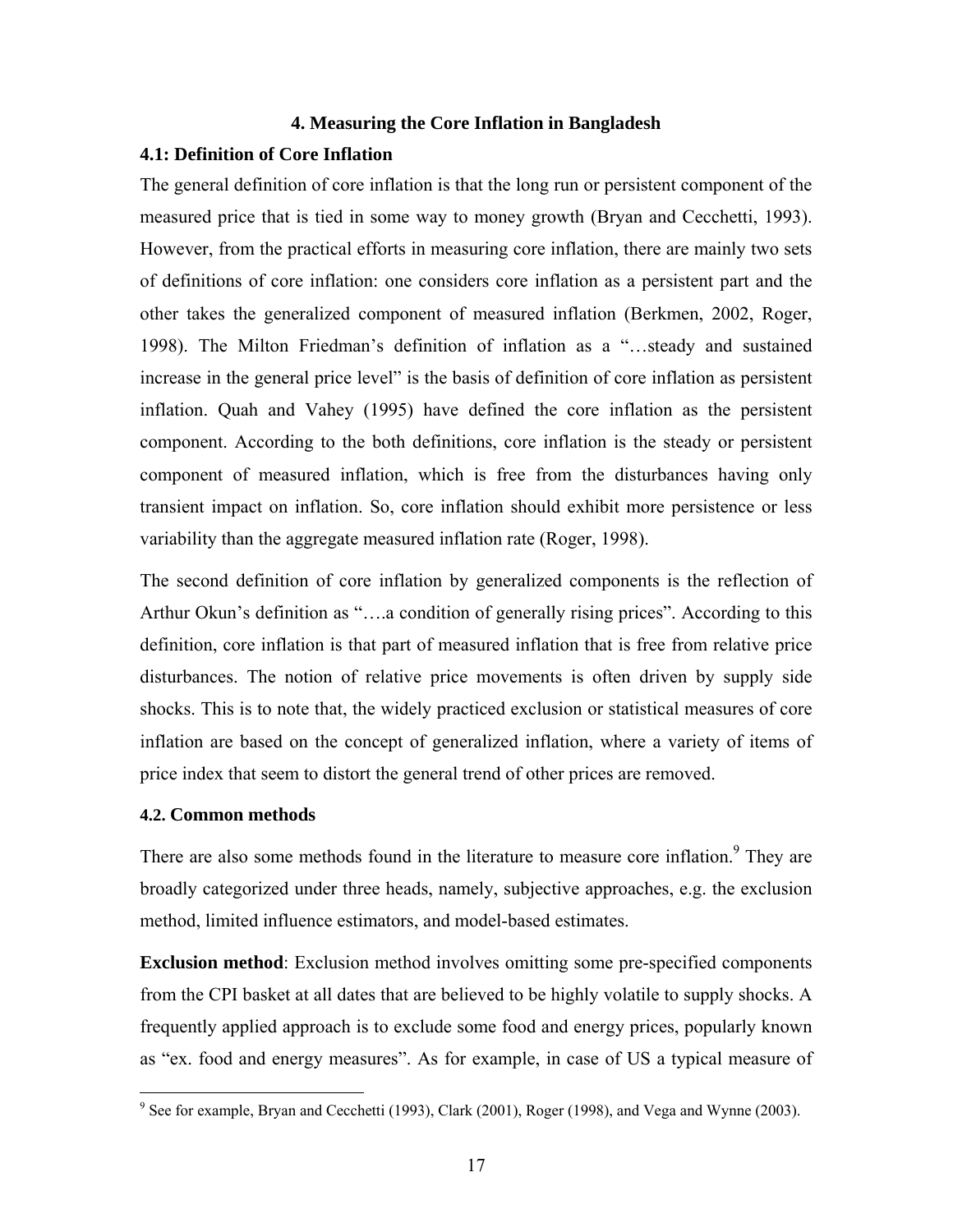core inflation is that CPI excluding food and energy (Pedersen, 2006) and in case of Canada, CPI excluding food and energy and the effects of indirect taxes (Hogan et al., 1989). In case of Philippines, the components excluded are *rice, corn, fruits & vegetable, LPG, kerosene and oil, gasoline & diesel*. Most countries follow the exclusion approach to measuring core inflation. This is because the method is transparent, easy to understand for the public, and data for computation is easily available from the national statistical agency. The main criticism of this approach is that not all the components are volatile at every period. Therefore, excluding fixed set of items may lose some information that could be useful for predicting the trend inflation, i.e., part of the trend may be inadvertently thrown out along with volatility.

**Limited Influence Estimators (LIEs):** In order to solve the criticism of a fixed set exclusion, Bryan and Cecchetti (1993) propose the LIEs, e.g., trimmed mean, weighted median to measure core inflation. The approach attempts to eliminate the temporary noise components by computing limited influence estimators that averages out only central part of a distribution after truncating outlier points. The trimmed mean removes the large relative changes at each month based on statistical criteria.

**Economic or Model Based Approach:** The economic or model based approach proceeds on the assumption of long run neutrality of money. According to this approach, core inflation is that part of measured inflation which has no medium or long run effects on real output. The proponent of the approach is Quah  $&$  Vahey (1995), who measured core inflation for UK using the bivariate structural autoregression (VAR) approach. Claus (1997) and Gartner and Wehinger (1998) extended the model by including some other variables. The main advantage of this approach is that it has a clear economic interpretation. However, as argued by Roger (1998), the approach has limitations to satisfy most of the practical requirement as a measure of core inflation. One is that choices of the variables are at the discretion of modeller and as such different authors have incorporated different type of variables in the model. Given the complexity of the model, the method is not well followed by the central banks.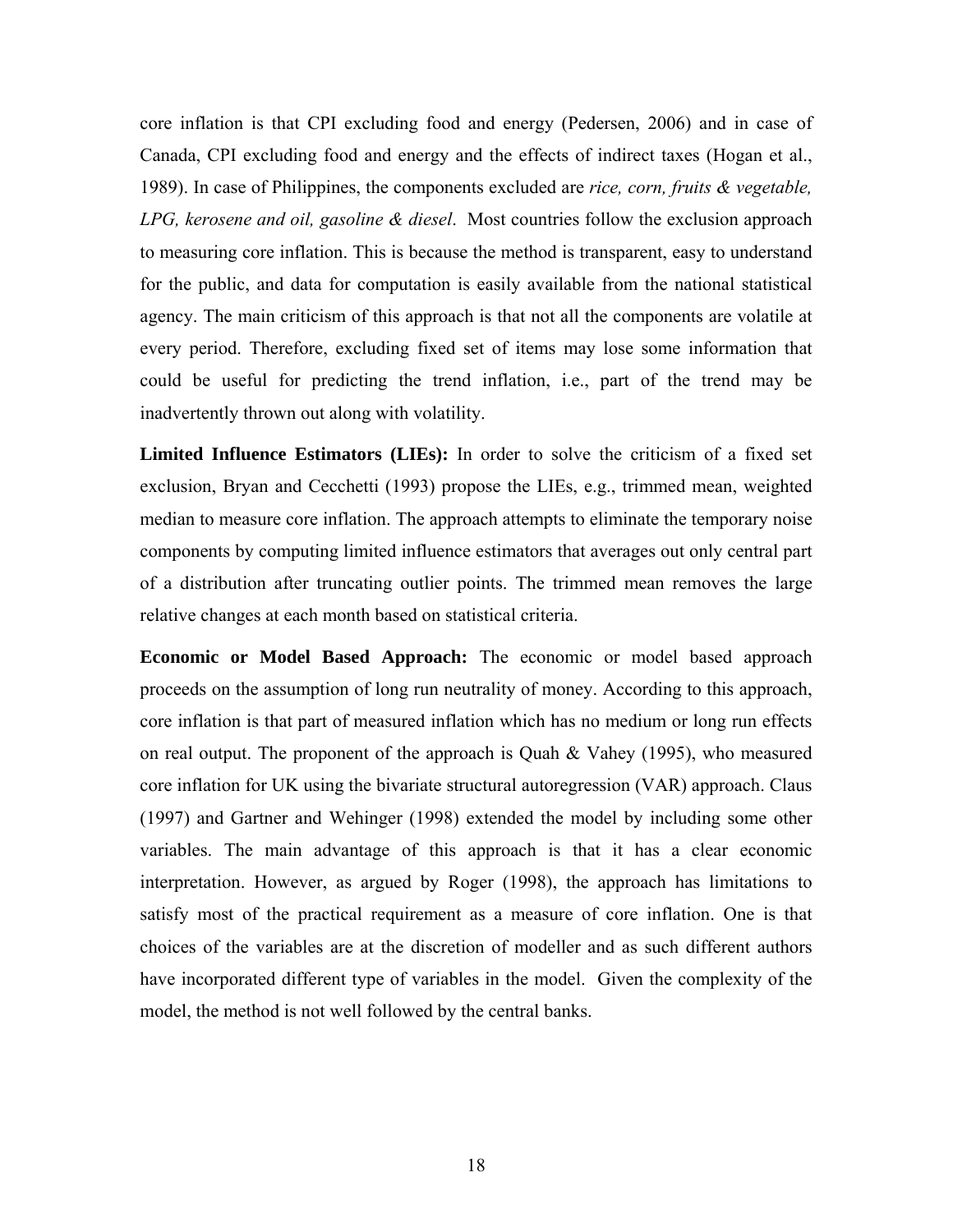#### **4.2: Measuring Core Inflation Using the Exclusion Method**

As mentioned above, the CPI-N in Bangladesh is simply the weighted average of CPI-R and CPI-U, giving 70.89 and 29.11 percent weight respectively. In constructing the *core CPI* for national the same weighting is applied. Accordingly, separate core indexes are constructed for rural and urban consumers considering the composition of goods and their respective weight before finding the national core measure.

The exclusion method targets some components of CPI in an arbitrary way. All subgroups of food group namely, *rice, other cereal, pulses, fish (fresh) & dry fish, eggs & meat, vegetable, fruits, spices, edible oils & fats, milk & milk products* and *miscellaneous food items*, as well as all sub-groups of some non-food groups namely "*gross rent, fuel and lighting"*, "*transport and communication"*, "*recreation, entertainment and educational services"* and *miscellaneous services* are taken into account. Non-food categories like "*clothing and footwear",* "*furniture, furnishing, H/H equipment and operation"* and *medical care & health expenses* have been included as broad heads.<sup>10</sup>

As mentioned above, a very typical example of exclusion method is CPI excluding food and energy. In case of Bangladesh, exclusion of whole food and energy component is made complex by the fact food constitutes a majority share of total CPIs (60.48 percent in case of CPI-R, 44.53 percent in case of CPI-U, and an average of 55.84 percent in CPI-N). Thus, excluding the whole food implies a re-weighting at a very high level and consequently excluding the all food prices from total CPI will not be representative of long-term inflationary trend because that will consistently ignore a major share of consumer expenditure.

One additional problem regarding the exclusion method is that the pattern of covariability among the components of CPI. If the covariance of one volatile component is negative with the remaining components, there is a possibility that the variability of the constructed core index will increase after excluding the component. Table 5 reports the covariance among the components of CPI-R. It shows a significant number of negative covariance coefficients among the components of CPI. As for example, vegetable has

<u>.</u>

 $10$  Since data for some components was found missing in CPI data in FY03, the author estimated the missing data. However, both the partially estimated series and actual data series are examined in order to gauge useful conclusion and to check the consistency of the constructed series.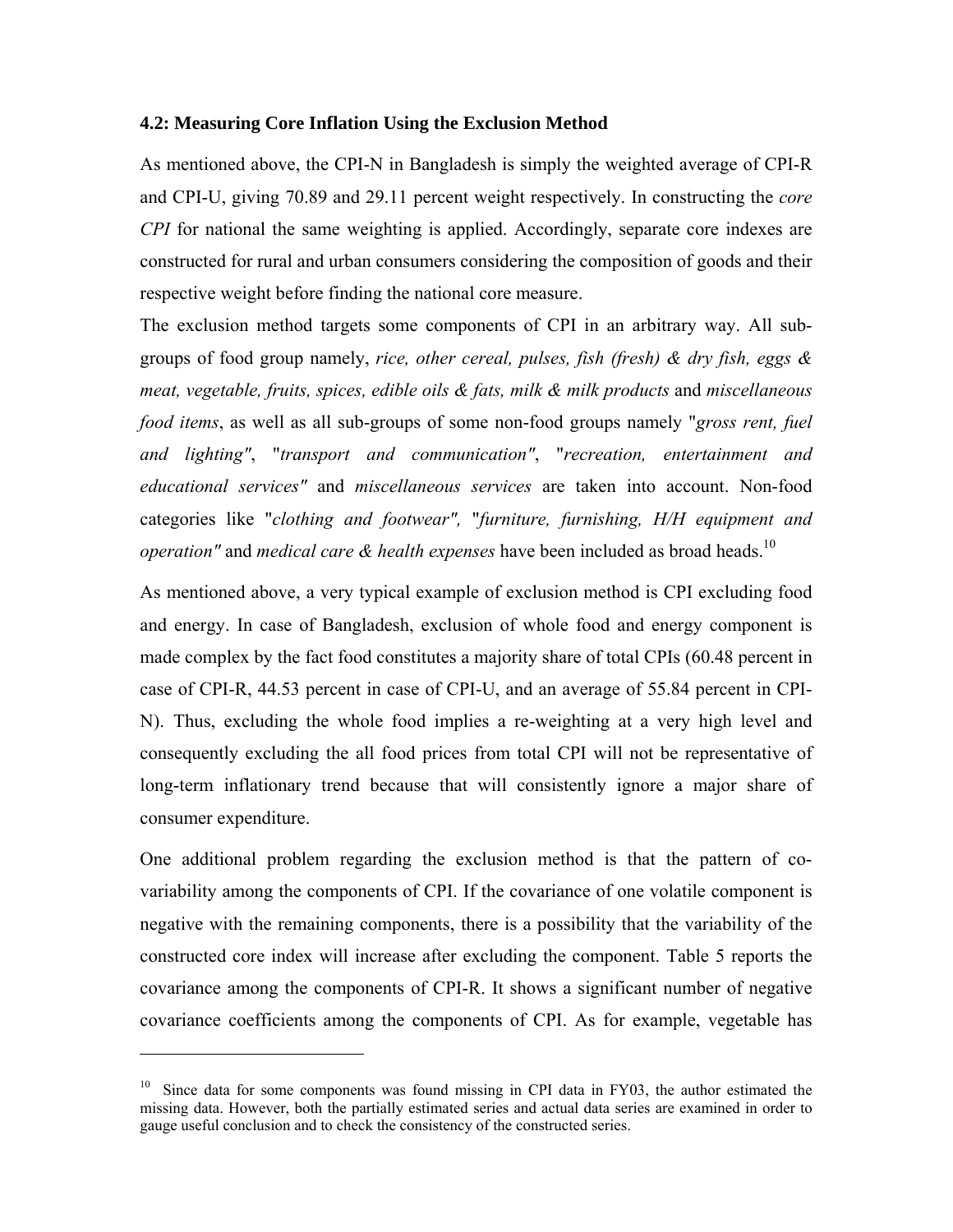negative covariance coefficients with 15 components in CPI-R out of 26. Thus, in this case, exclusion of vegetable from the basket, in fact, may increase the variance of the constructed index. The same kinds of circumstances are also possible in case of the exclusion of other volatile items.

Table 4 reports the weight and standard deviation of the 27 components of CPI-R and CPI-U. In Table 4 we can observe that the volatility across the components differs significantly as compared to headline CPI inflation for both rural and urban. Top ten volatile items include, mostly the food items like *vegetable, fruits, spices, edible oils and fat, pulses, rice* and *other cereal* etc. In the rural CPI, the components that are found variable twice as compared to the overall CPI are *rice*, *other cereal, pulses, vegetable, fruits, spices, edible oils and fat, miscellaneous food, beverages, miscellaneous services, recreation* and *educational services* consisting 48.68 percent of total weight. In the urban CPI, components that are more than twice as the overall CPI are *rice*, *other cereal, pulses, fish and dry fish, eggs and meat, vegetable, fruits, spices, edible oils and fat, miscellaneous food, beverages, fuel and lighting, public transport, maintenance means of transport and recreation* comprising 58.32 percent of total weight. Hence excluding the volatile components that pose variability more than double as compared to CPI will lead to a significant loss of information in the constructed index.

Keeping all of the above factors in mind, an initial attempt has been made to construct an index by excluding the components that are found more than three times as variable as compared to that of the overall CPI. According the criteria, seven components were excluded from CPI-R, namely *other cereal, vegetable fruits, spices, beverages, miscellaneous services,* and *recreation* accounting for 14.59 percent of total weight. A total of nine components namely, *pulses, vegetable, fruits, spices, edible oils and fat, beverage and maintenance means of transport* accounting for 15.69 percent of total weight were excluded from CPI-U. By this way, a total of 85.09 percent weight is retained in national CPI. The constructed index is denoted by CPIXV. However, as shown in the Figure 4.4, CPIXV does not perform well in tracking the headline CPI inflation; rather highly overstates and understates the headline inflation for most of the periods. The pattern of co-variability among the components as described above is the key to this explanation.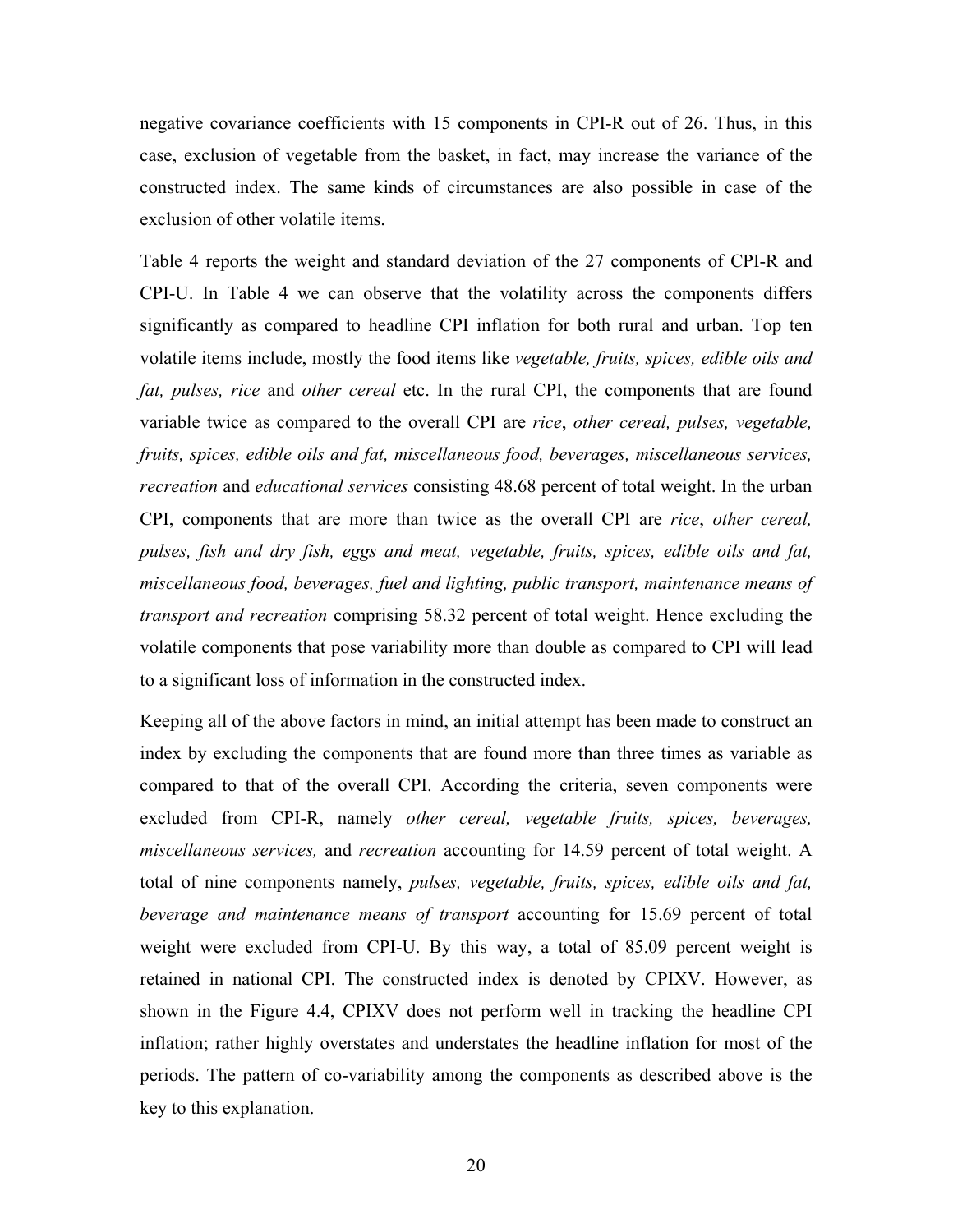

**Figure 4.5 Point-to-point Inflation: CPI, CPIXR4 and CPIXC4 (Jun' 02-May 06)** 



Given the backdrop, a number of alternative combinations can be made on an ad hoc basis to evaluate the comparative performance of various alternatives. Figure 4.5 plots two constructed indices namely CPI exc. *cereal and 4 most volatile items* (CPIXC4), and CPI exc. *rice and 4 most volatile items* (CPIXR4). CPIXC4 and CPIXR4 retained 65.92 and 68.78 percent of total weight of CPI. Notably, this degree of exclusion (i.e., a loss of about a third of total weight) is consistent with the literature, as for example 46 percent exclusion in Samanta (1999) for India, and as an extreme example, the Australian Treasury excludes roughly half of the components of CPI (Reserve Bank of Australia, 1994). In the Philippines, official core measure in constructed by excluding about 20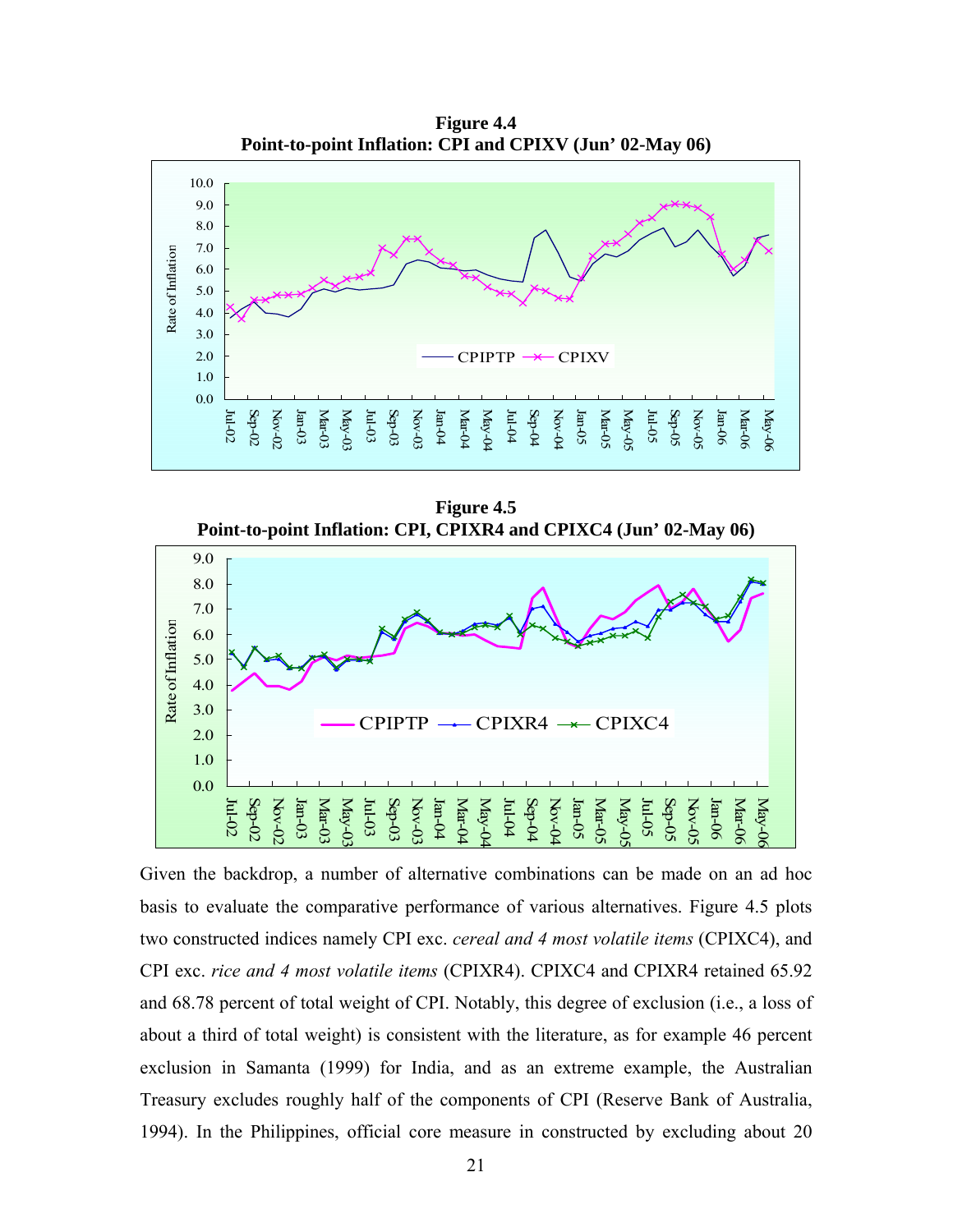percent of weight comprising rice, corn, fruits & vegetable, LPG, kerosene, oil, gas & diesel. A general look to Figure 4.4 and Figure 4.5 leads to the conclusion that CPIXC4 and CPIXR4 track the headline inflation better than the CPIXV. However, CPIXC4 and CPIXR4 retain some most volatile items and exclude some low volatile items that leave the measures very weak in terms of rule-based justification. Below we contrast these measures against the trend inflation in order to obtain a ranking among them.

#### *4.3 Trimmed Mean*

 $\overline{a}$ 

Although only a few countries have officially adopted the trimmed mean as a measure of core inflation, it has frequently been examined.<sup>11</sup> The main assumption behind the trimmed mean estimation is that volatility of CPI components varies from month-to month, and hence subjective exclusion of some components for the whole series is not appropriate. Given this proposition, the trimmed mean removes the relatively large price changes in each month from the overall CPI for that month.



**Figure 4.6: Cross Sectional Distribution of Monthly Price Changes-CPI -Rural** 

*Note: Month-to-month price changes (annualized rate)* 

<sup>&</sup>lt;sup>11</sup> Studies include Australia (Kearns, 1998), Chile (Pedersen, 2006), Ireland (Meyler, 1999), New Zealand (Roger, 1998), Pakistan (Tahir, 2003), Turkey (Berkmen, 2002), and US (Bryan and Cecchetti, 1993).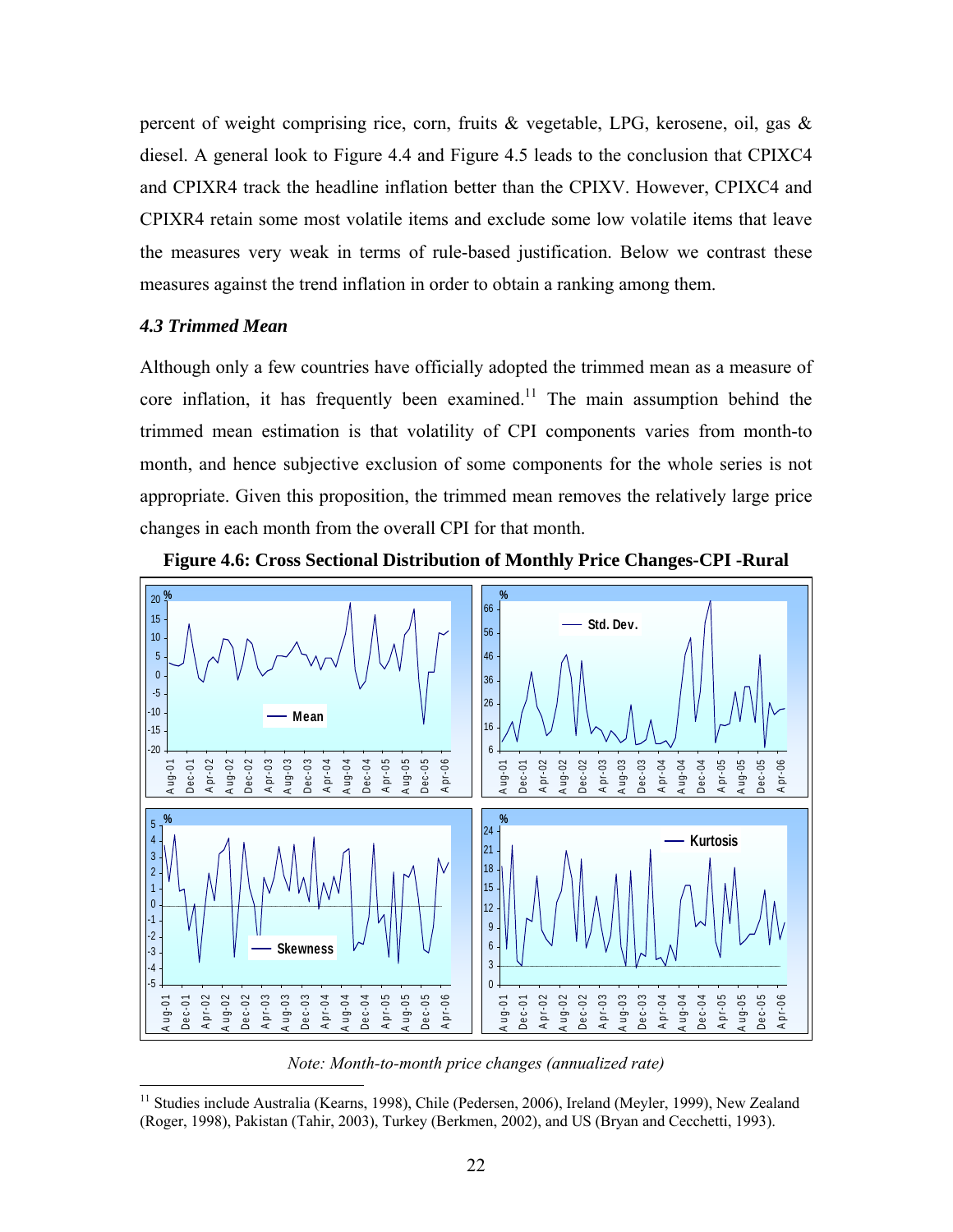The use of trimmed mean estimators is particularly recommended if the distribution of the sector specific shocks is skewed (Bryan and Cecchetti, 1993). Figure 4.6 shows the moments of distribution of monthly CPI-R. From the figure we can observe a significant amount of variation around mean, skewness and kurtosis in the price data in Bangladesh. The very high skewness relative to normal distribution motivates us to employ the trimmed mean approach in this study.

Trimming α-percent from the tail of the histogram, and then averaging the rest leads to trimmed means. The α-percent symmetric mean inflation is determined by

$$
\pi_{\alpha} = \frac{1}{1 - 2(\frac{\alpha}{100})^{i \in I_{\alpha}}} \sum_{i = I_{\alpha}} w_i \pi_{i \in I_{\alpha}} ,
$$

where  $\pi_a$  are the estimators computed by ordering sorted price change.  $\alpha$  is the trimmed mean estimators; if  $\alpha=0$ , we obtain the weighted sample mean, at  $\alpha=50$ , we obtain the weighted median. Note that, the " $\alpha$ " can be asymmetric, in this case,  $(\alpha_1, \alpha_2)$ -percent asymmetric trimming mean is applied.

After trying a number of trims, this study reports three asymmetric trimmed mean measures calculated using  $\alpha = (0.20, 0.09), \alpha = (0.20, 0.08)$  and  $\alpha = (0.22, 0.08)$  that are found to possess lowest Root Mean Square Error (RMSE). The first one is denoted as CPI2009, the second one is denoted by CPIT2008 and the third one is denoted by CPIT2208. The RMSE is calculated from monthly changes in the constructed index and 12-month moving average inflation by using the following formula:

$$
RMSE = \sqrt{\frac{1}{N} \sum_{t=1}^{N} (\pi_t^{\alpha} - \pi_t^{\alpha})^2}
$$

Where  $\pi^{\alpha}$  *τ* trimmed inflation with *α* percent trim ratio at month t

 $\pi_t^T$  trend inflation at month-t

T=number of periods

A 12-month centered moving average is considered here as trend inflation considering the shorter sample size, which is consistent with the literature (e.g., Tahir, 2003). Figure 4.6 plots the point-to-point inflation of headline inflation and the three trimmed mean measures.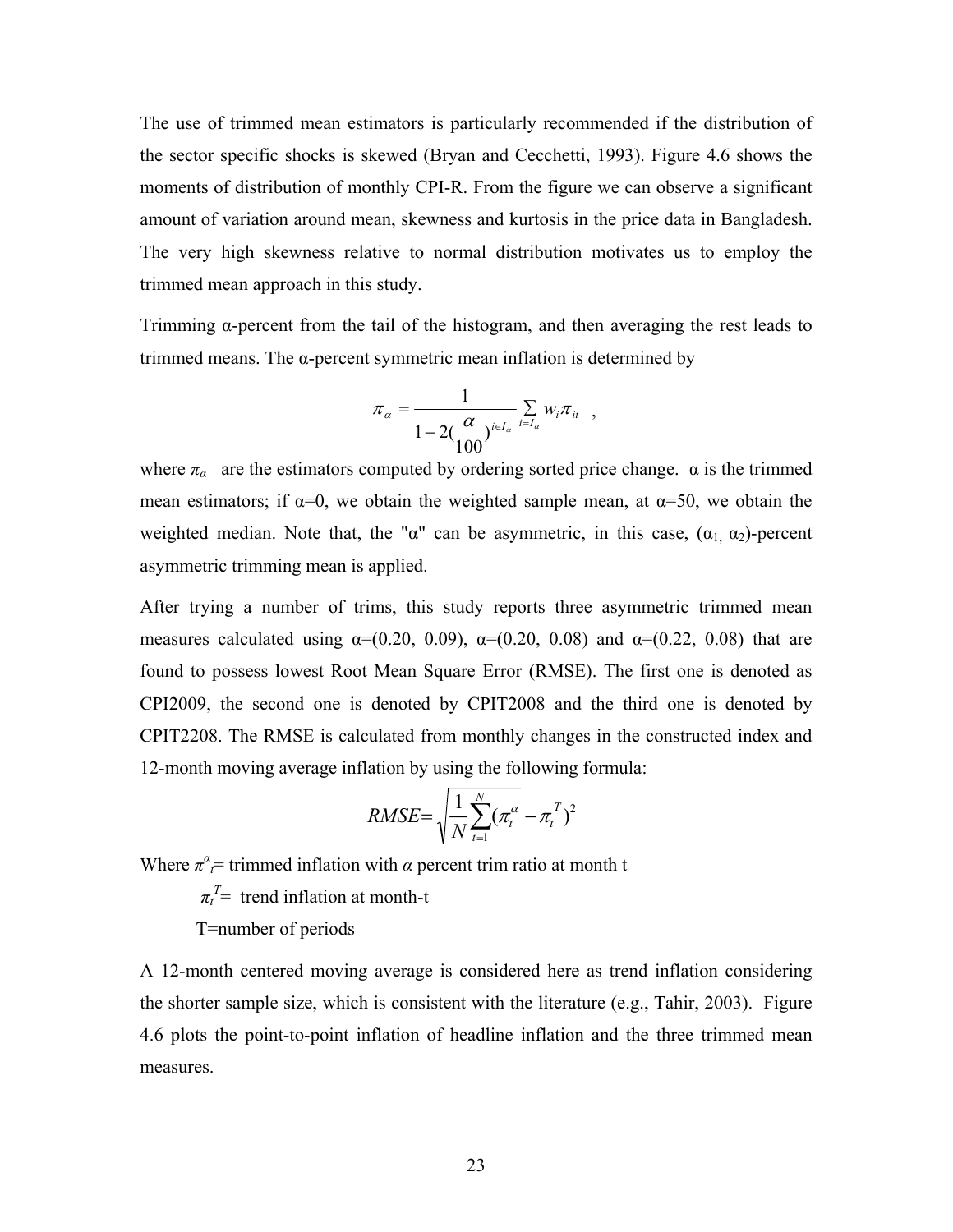**Figure 4.6: Point-to-point Inflation: Headline vs. Trimmed Means (Aug' 02-May 06)** 



#### **4.4: Performance of the Various Measures of Core Inflation**

There is no well-articulated theoretical framework to evaluate the alternative measures of core inflation. However, most studies set the criteria to evaluate different measures to track trend inflation in two respects. One is that over a long horizon, the average rate of core inflation should match the headline CPI inflation, and the other is that, the core inflation will move closely with the trend inflation. Trend inflation is defined in the literature by 12 to 36 months moving average, or using well-known Hodrick-Prescott filter. In this study, three criteria are set to evaluate the comparative performance of core inflation. Firstly, the mean value of the core inflation should match the average rate of overall inflation for the sample period. Secondly, the standard deviation should be lower, and finally the core inflation should move closely with the trend rate of inflation as measured by the RMSE.

The mean and standard deviation for monthly inflation rates of 6 alternative measures of core inflation are shown in Table 4.3 along with headline inflation. It is found that, the mean value of CPIT2208 is closest to CPI for monthly inflation rates followed by CPIXV. In general, the core inflation measures using exclusion method remain above the mean of CPI inflation, and the mean core inflation measures using trimmed mean method remain below the mean of CPI inflation. The understatement and overstatement is probably because of shorter sample size. In terms of the absolute variability, all 6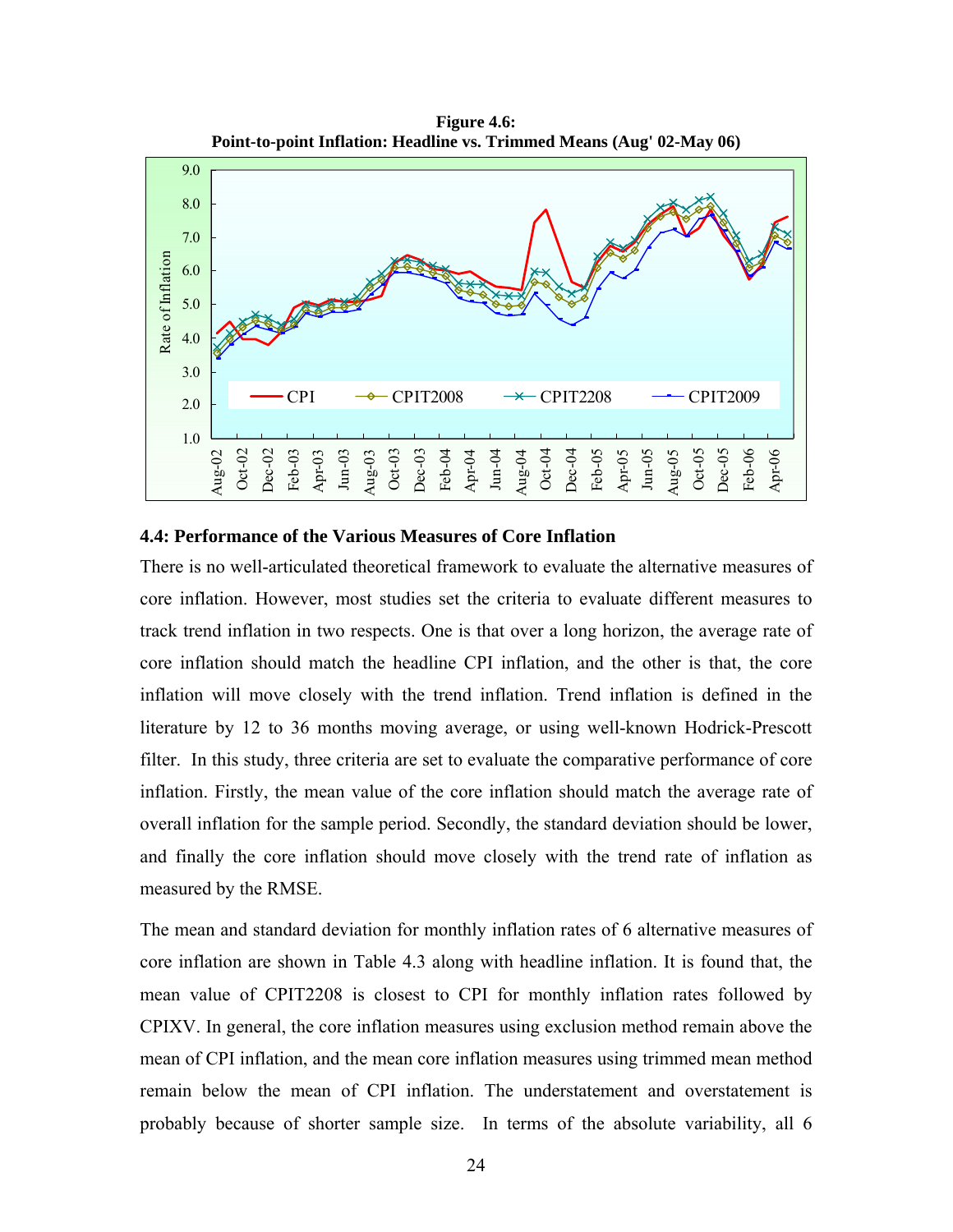alternative measures of core inflation show lower volatility. While the trimmed mean measures have the lower standard deviation than the exclusion-based measures, CPIT2009 has the lowest variability in terms of standard deviation. The standard deviation is highest in case of CPIXV.

|                 | Mean | Std. Dev. | <b>RMSE</b> |
|-----------------|------|-----------|-------------|
| <b>CPI</b>      | 5.69 | 5.88      | 5.73        |
| <b>CPIXV</b>    | 5.78 | 4.30      | 4.31        |
| CPIXR4          | 6.03 | 4.28      | 4.37        |
| CPIXC4          | 5.98 | 3.96      | 4.09        |
| <b>CPIT2208</b> | 5.63 | 3.33      | 3.23        |
| <b>CPIT2009</b> | 5.13 | 3.26      | 3.15        |
| <b>CPIT2008</b> | 5.41 | 3 2 9     | 3.17        |

**Table 4.3: Mean and Standard Deviation of Monthly Inflation Rates** 

A core measure may be ranked superior if it moves more closely with the trend rate of inflation. In this study, tracking the trend inflation is measured in terms of RMSE as described in the previous section. As shown in 4.3, trimmed mean measures better track the trend inflation. Among the trimmed mean measures, CPIT2009 has the lowest RMSE.

The above analysis attests to the superiority of trimmed mean measures over the exclusion based measures in the case of Bangladesh price data over the sample period examined here. The weaker performance of the exclusion-based approaches according to criteria cited above is probably because of the lack of a coherent rule to exclude the volatile components. A compromise has to be made among the volatile components because of the pattern of co-variance among the components. Some rather volatile items still remained in CPIXR4 and CPIXC4. One the other hand, the trimmed measures have a strong statistical base to exclude the volatile items. Among the trimmed mean measures although CPIT2009 and CPIT2008 slightly understates the CPI inflation, these two measures show lower volatility and track the trend inflation better. The mean, standard deviation and RMSE of CPIT2008 remain in the middle of other two measures and it has the lowest "weight loss" for each month, hence CPIT2008 can be considered as most representative among the measures of core inflation examined here.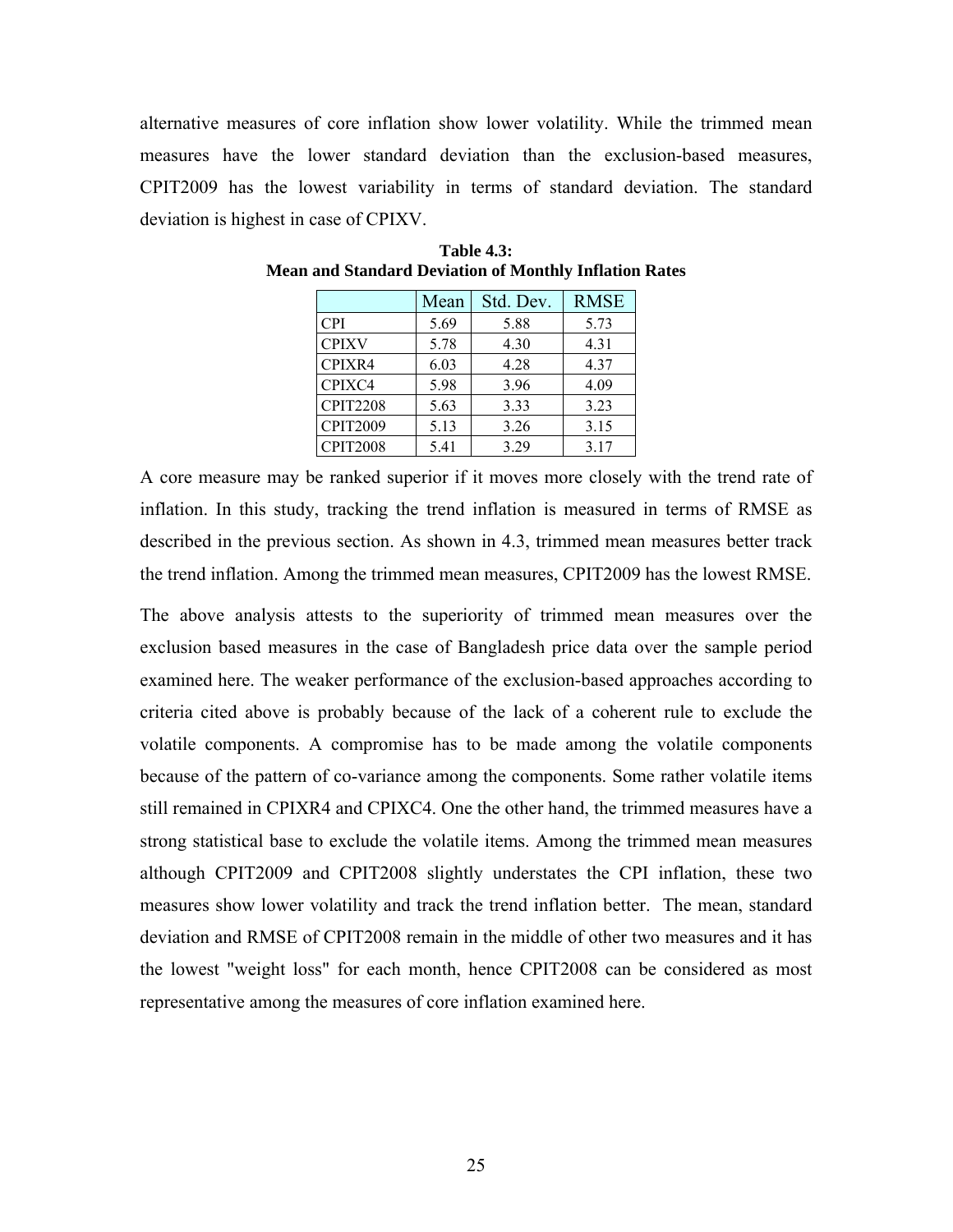#### **5. Conclusions and Recommendation**

The concept of core inflation plays an important role in designing monetary policy and policy accountability. It is now well practiced by the central banks around the world. Many countries, such as Canada, the Philippines, Korea, Thailand, routinely publish and monitor core inflation measures. However, there is as yet no standard measure of core inflation used either by BB or the Bangladesh Bureau of Statistics (BBS). This is a serious shortcoming. It is therefore urgent in the Bangladesh context to come up with an official measure of core inflation that would be helpful in monetary policy formulation and in inflation forecasting. This study places the first endeavour to develop a measure of core inflation in Bangladesh, focusing on the popular exclusion and trimmed mean approaches.

This study employs both exclusion and trimmed mean to estimate the core inflation of Bangladesh with a limited data set (2001-2006). Both methods require extensive analysis regarding the moments of the distribution of price changes. The construction of core inflation measure using the exclusion method is made complex by the fact that food group holds the majority weight in both rural and urban. Within the food basket *cereals (rice and other cereals)* consists majority of 26.72 percent weight in CPI-R and 13.99 percent in CPI-U, and further, r*ice* sub-group alone holds 23.79 percent weight in CPI-R and 11.28 percent weight in CPI-U. In light of these facts, the traditional "excluding food and energy" approach has a major limitation in case of Bangladesh. Conversely, if only the most volatile components based on absolute dispersion criteria are excluded, the constructed index does not perform well because of the co-variance pattern among the components. Given this perspective, a number of combinations can be made among the volatile items to check which fit better the headline inflation. While CPI excluding cereal and 4 most volatile items (CPIXC4) and CPI excluding rice and 4 most volatile items (CPIXR4) fit better among the alternatives, these measures pose a major limitation due to the absence of a coherent rule for excluding the most volatile items.

This study also employs the trimmed mean estimation given the fact that a very high skewness relative to normal distribution is evidenced from the moments of distribution of monthly price data. Three asymmetric trimmed mean measures calculated using  $\alpha$  = (0.22, 0.08),  $\alpha = (0.20, 0.09)$  and  $\alpha = (0.20, 0.08)$ . The performance criteria utilized in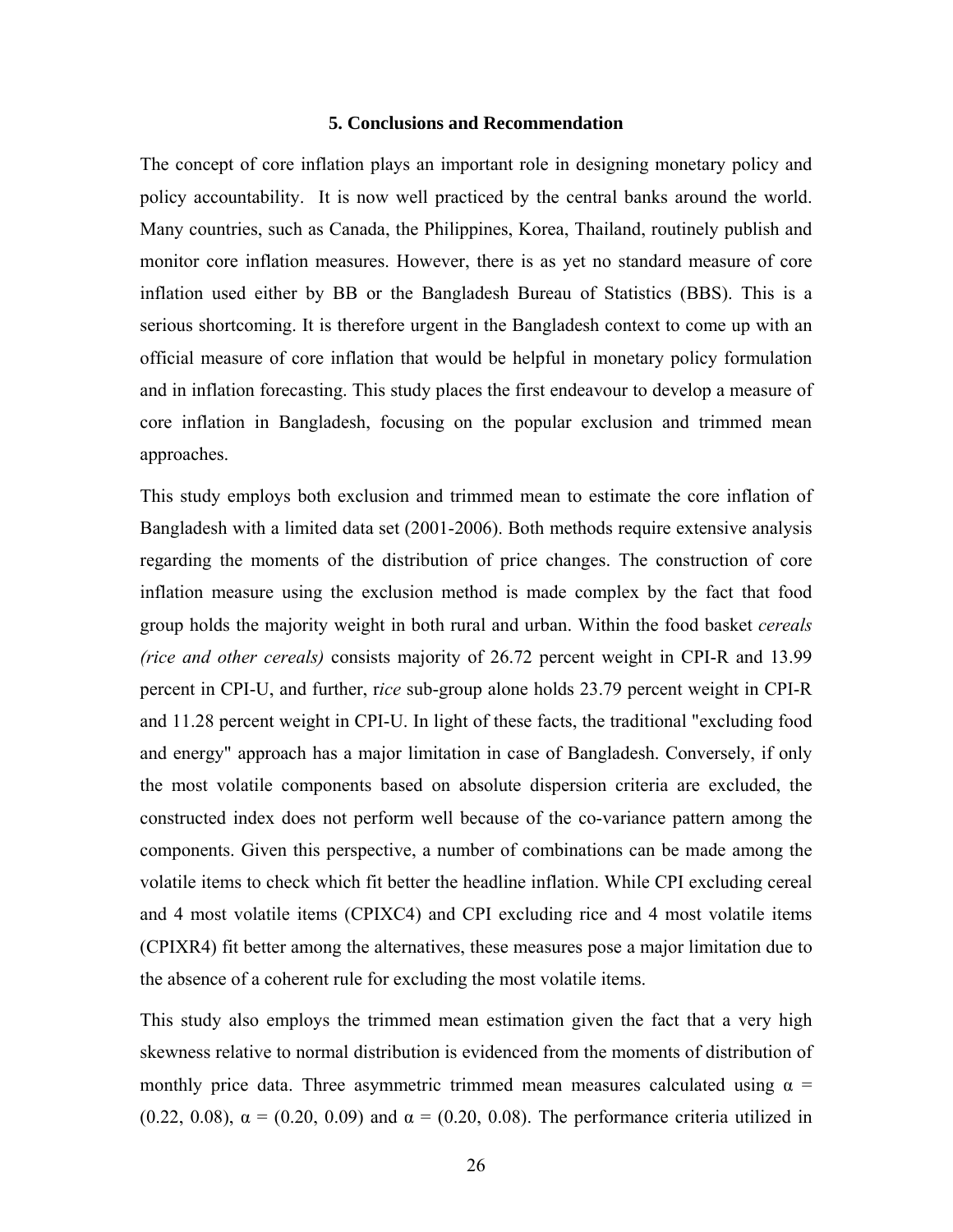this study shows the superiority of trimmed mean measures over the exclusion measures of core inflation in Bangladesh. While the trimmed mean measures of inflation exhibit significant reduction in volatility and better track the headline inflation, they reflect the current inflationary picture. Therefore, the constructed core measure may be used as a short or medium term guide to monetary policy operation in Bangladesh.

In this study, the choice of sample period and higher level of aggregation is particularly dependent on the availability of data from BBS. Accordingly, a higher level of aggregation of all items of CPI to total of 27 components for rural and urban for a period of 2001:7 to 2006: 5 are considered for the study. A better construction can be made once the number of components and sample period can be extended. BBS is still computing CPI with 1995-96 as a base, which is rather old. The base and weight of CPI components should be revised to reflect the changing consumption pattern and the rural-urban population distribution. The component-wise data for the CPI should be made publicly available to encourage more research in this area.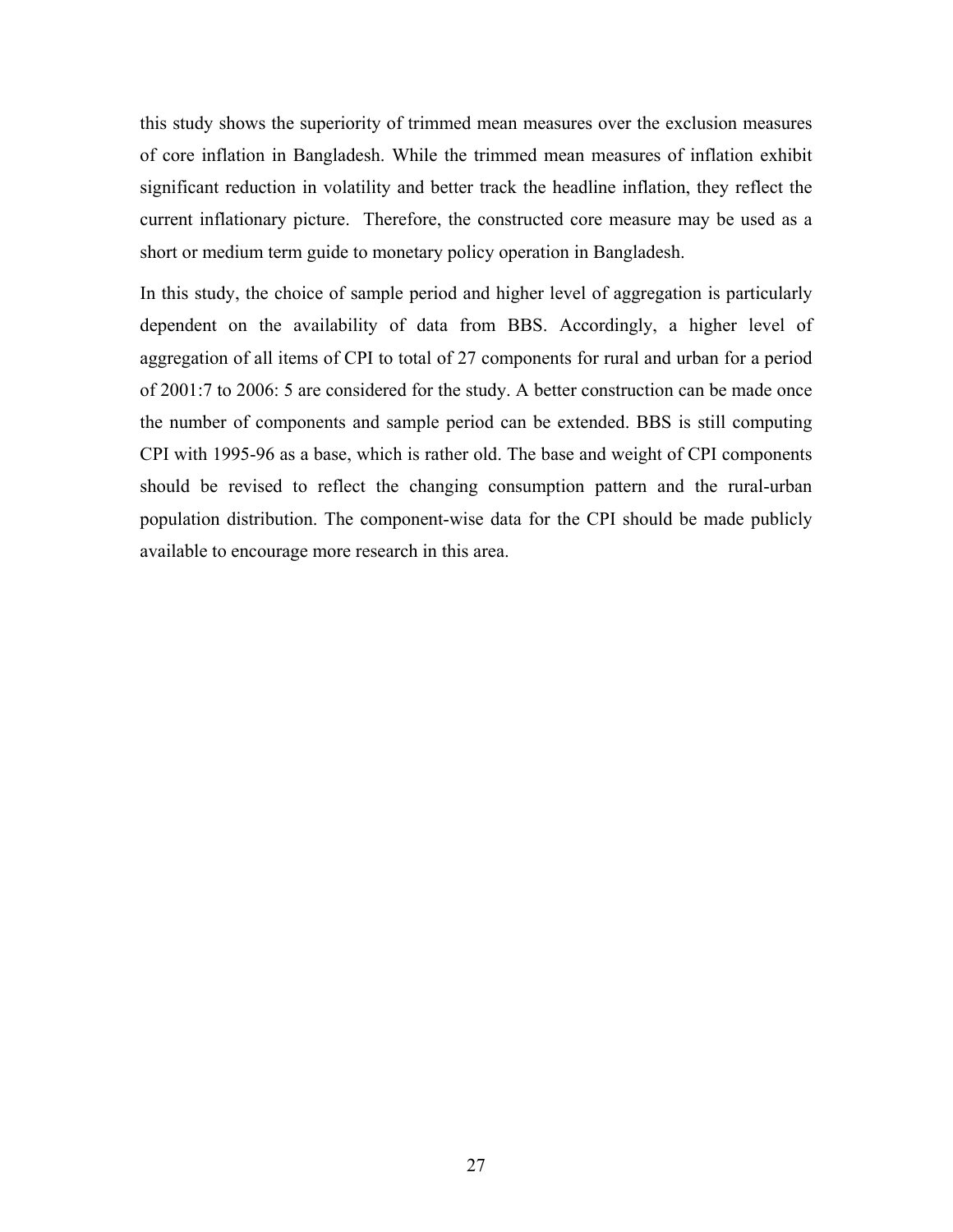#### **References**

Bagliano, Fabio C. and Claudio Morana (2003), "Measuring US core inflation: A common trends approach", *Journal of Macroeconomics* 25, 197-212.

Bautista, Carlos C. (2005), "Core Inflation in the Philippines: Measurement and Evaluation". Available at www.up.edu.ph/~cba/bautista.

Berkmen, Pelin (2002), "Measuring Core Inflation for Turkey-Trimmed Means Approach", *Central Bank Review* 2, The Central Bank of the Republic of Turkey, pp. 1- 18.

Bryan, M., S. Cecchetti and R. Wiggins (1997), "Efficient Inflation Estimation", NBER Working Paper 6183.

Bryan, Michael F., and Stephen G Cecchetti (1993), "Measuring Core Inflation", NBER Working Paper No. 4303, Cambridge.

Clark, Todd E. (2001), "Comparing Measures of Core Inflation", *Federal Reserve Bank of Kansas City Economic Review*. Second Quarter, 2001.

Claus, I (1997), 'A measure of underlying inflation in the United States', Bank of Canada Working Paper 97-20.

Durai, S. R. Sethu and M Ramachandran (undated), "Core Inflation for India". Available at http://www.igidr.ac.in/money

Gartner, C. and D. Wehinger (1998), "Core Inflation in Selected European Union countries", Oesterreichische National Bank.

Guinigundo, Diwa C. (2004), "An official Core Inflation Measure for the Philippines", Bangko Sentral Review.

Hogan, Seamus, Marianne Johnson, and Thérèse Laflèche (2001), "Core Inflation", Technical Report No. 89, Bank of Canada.

Kearns, J. (1998), " The Distribution and Measurement of Inflation", Reserve Bank of Australia Research Discussion Paper.

Laflèche, T (1997), "Statistical measures of the trend rate of inflation", *Bank of Canada Review (Autumn)*, pp. 29-47.

Macklem, Tiff (2001), "A New Measure of Core Inflation", *Bank of Canada Review, Autumn* 2001.

Meyler, A. (1999), "A Statistical Measure of Core Inflation", *Central Bank of Ireland Technical Report*.

Pedersen, Michael (2006), "An Alternative Measure of Core Inflation", Central Bank of Chile, Working Paper No. 366.

Quah, D and S Vahey (1995), "Measuring Core Inflation", *The Economic Journal*, vol. 105, pp. 1130-44.

Roger, Scott (1998), "Core Inflation: concepts, uses and measurement", Reserve Bank of New Zealand Discussion Paper G98/9. July1998.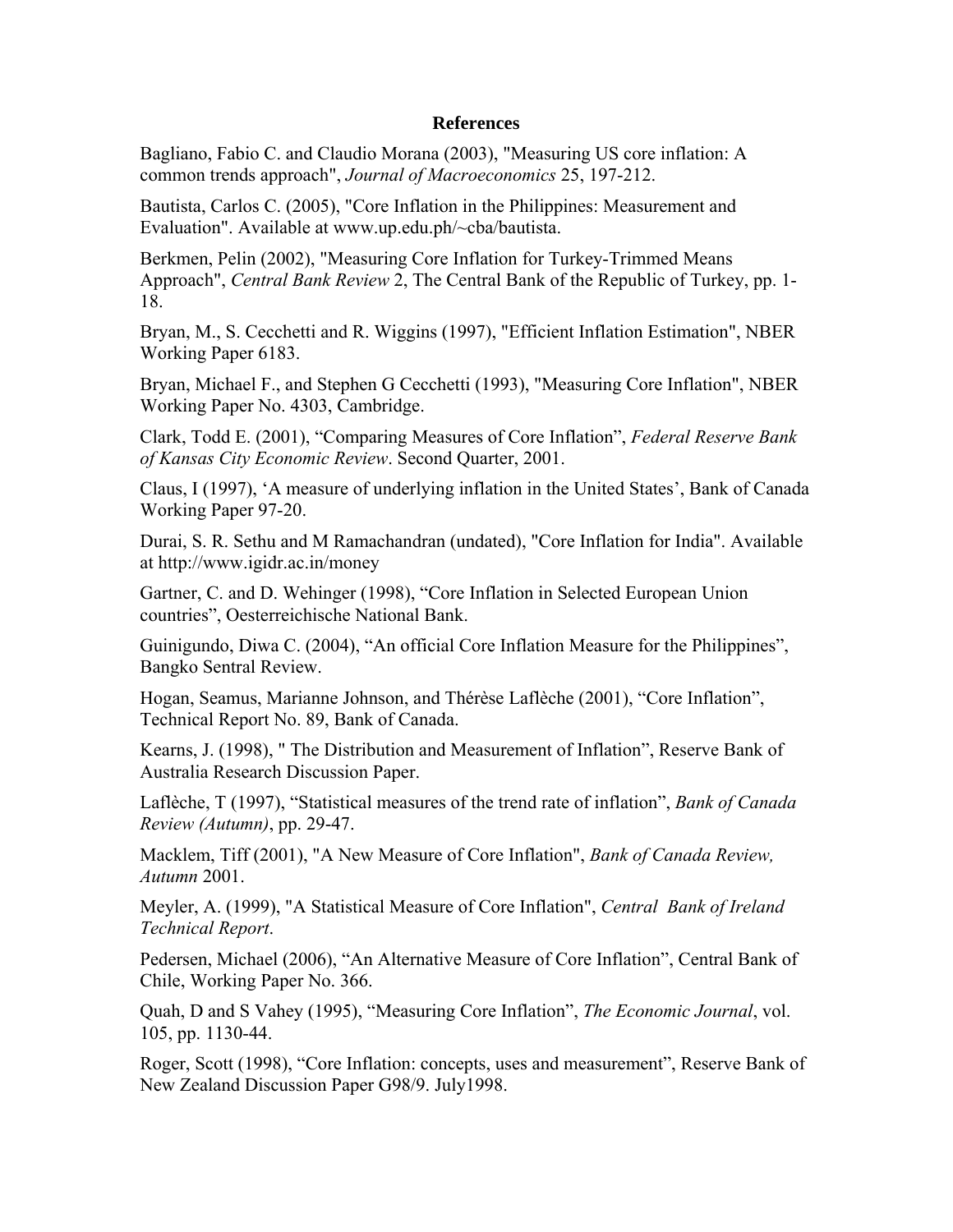Samanta, G P (1999), "Core Inflation in India: Measurement and Policy Perspectives", Reserve Bank of India Occasional Papers, 20(1).

Shahiduzzaman, Md. (2006), "Towards a Measure of Core Inflation in Bangladesh: Conceptual Issues", Policy Note 0605, *Bangladesh Bank Quarterly*, Vol. III, Nos. 2 &3, pp. 25-30.

Tahir, Sadia (2003), "Core Inflation Measures for Pakistan", Working Paper 4, State Bank of Pakistan, September 2003.

Vega, J. L. and Wynne, M. A. (2003), "A first assessment of some measures of core inflation for the euro area", *German Economic Review*, 4 (3), 269-306.

Wynne, Mark A., (1999), "Core Inflation: A Review of Some Conceptual Issues", European Central Bank Working Paper No. 5.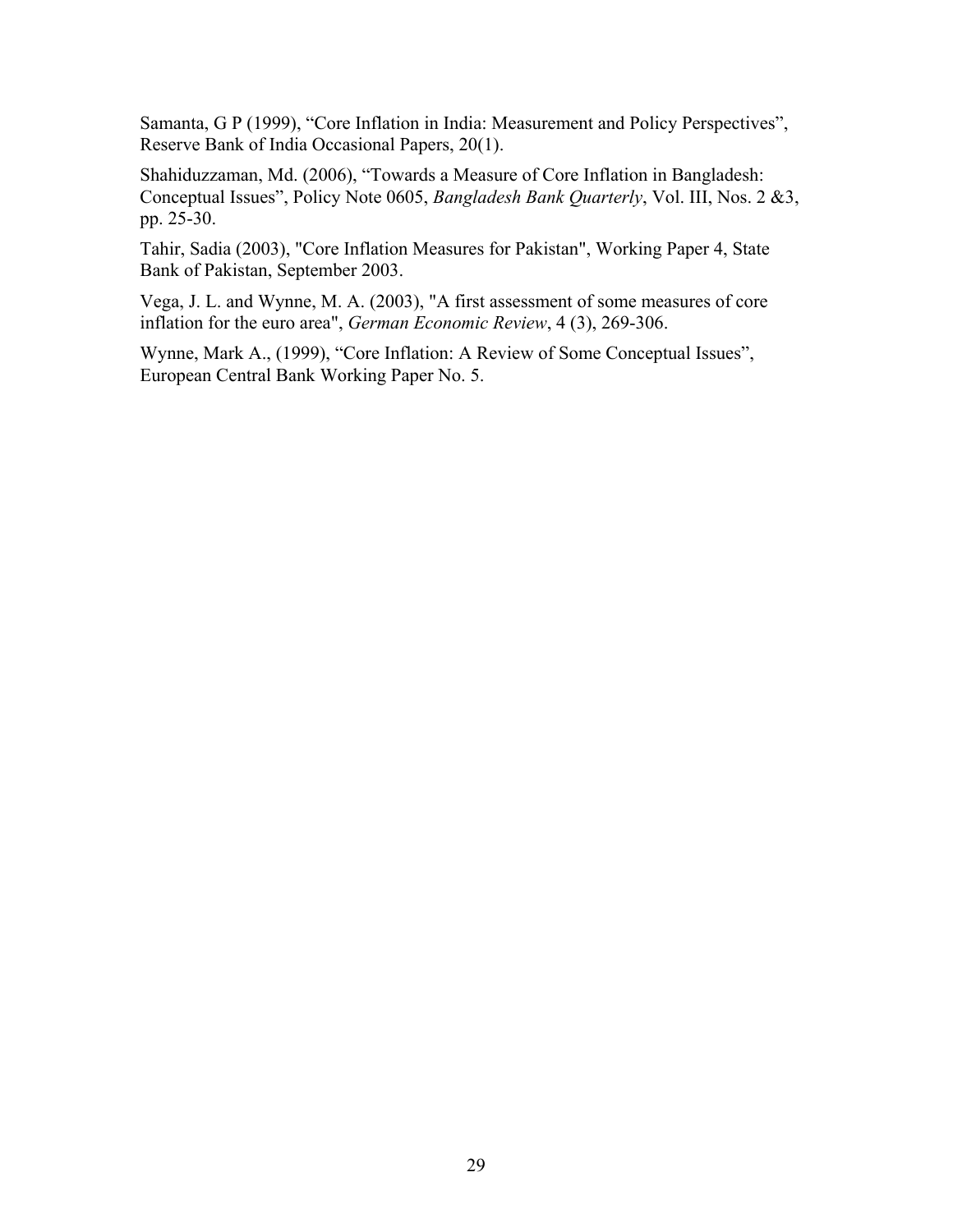| Country                 | asares or Core mination esca in ser<br><b>Measure of Core Measure</b>                                                                 |
|-------------------------|---------------------------------------------------------------------------------------------------------------------------------------|
| Canada                  | Excludes eight most volatile components from total CPI and then<br>adjusts the remaining components for the effects of indirect taxes |
| Chile                   | CPI excluding 20% with higher (-) variations and 8% with higher<br>$(+)$ variations                                                   |
| Colombia                | CPI excluding agricultural food, public services, and transport                                                                       |
| Germany                 | CPI excluding indirect taxes                                                                                                          |
| Japan                   | <b>CPI</b> excluding Fresh Food                                                                                                       |
| Korea                   | CPI less energy and non-grain agriculture                                                                                             |
| Peru                    | CPI excluding 9 volatile items (food, fruits and vegetables, and<br>urban transport, about 21.2%)                                     |
| Philippines             | Excluding selected food and energy items from headline CPI                                                                            |
| Singapore               | CPI excluding costs of private road transport and costs of<br>accommodation                                                           |
| Spain                   | CPI excluding energy and unprocessed food                                                                                             |
| Thailand                | CPI excluding Fresh Food and Energy (23%)                                                                                             |
| United<br><b>States</b> | CPI excluding food and energy                                                                                                         |

**Table 1: Measures of Core Inflation Used in Selected Countries** 

*Source: Shahiduzzaman, Md. (2006)*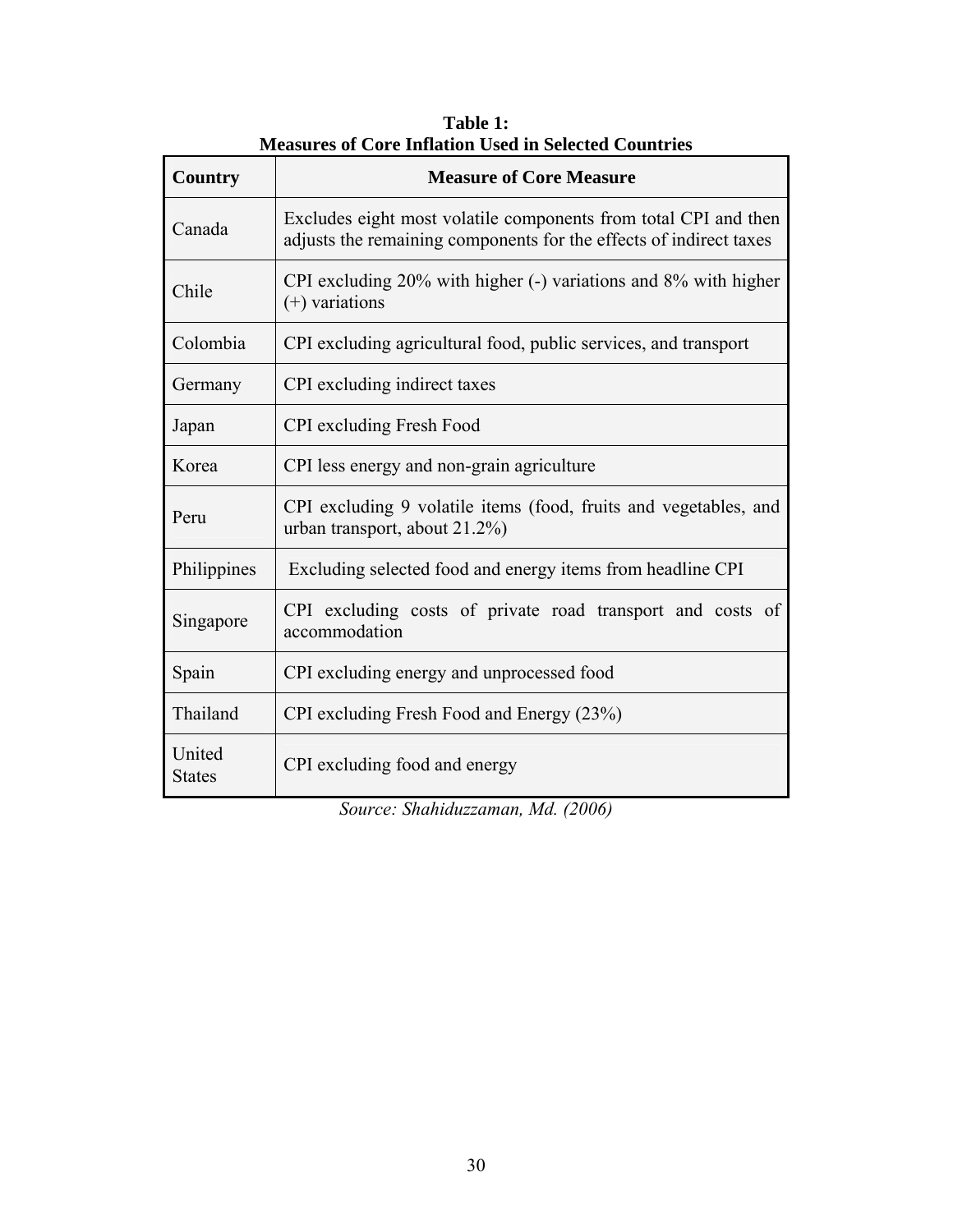| <b>Items and Specification</b>      | <b>Rural -CPI</b> |                         | <b>Urban-CPI</b> |                          |  |
|-------------------------------------|-------------------|-------------------------|------------------|--------------------------|--|
|                                     | Weight (in        | No. of                  | Weight (in       | No. of                   |  |
|                                     | percent)          | <b>Items</b>            | percent)         | <b>Items</b>             |  |
| I. Food, beverage and tobacco       | 62.96             | 106                     | 48.80            | 113                      |  |
| A. Food                             | 60.48             | 99                      | 44.53            | 104                      |  |
| a. Cereals                          | 26.72             | 8                       | 13.99            | $8\,$                    |  |
| i. Rice                             | 23.79             | $\overline{4}$          | 11.28            | $\overline{\mathcal{L}}$ |  |
| ii. Other cereals                   | 2.93              | $\overline{4}$          | 2.71             | $\overline{4}$           |  |
| b. Pulses                           | 1.61              | $\overline{5}$          | 1.42             | $\overline{5}$           |  |
| c. Fish (fresh) & Dry fish          | 9.81              | 14                      | 8.14             | 12                       |  |
| d. Eggs and Meat                    | 3.51              | 6                       | 5.15             | 6                        |  |
| e. Vegetable                        | 6.12              | 23                      | 4.24             | 24                       |  |
| f. Fruits                           | 1.20              | 11                      | 1.71             | 14                       |  |
| g. Spices                           | 2.98              | 11                      | 2.23             | 11                       |  |
| h. Edible Oils & Fats               | 2.41              | $\overline{4}$          | 2.48             | $\overline{4}$           |  |
| i. Milk & Milk Products             | 2.54              | $\overline{4}$          | 2.58             | $\overline{5}$           |  |
| k. Misc. Food Items                 | 3.58              | 13                      | 2.59             | 15                       |  |
| <b>B.</b> Beverage                  | 0.96              | $\mathbf{3}$            | 2.40             | $\overline{\mathbf{3}}$  |  |
| C. Tobacco and Products             | 1.52              | $\overline{\mathbf{4}}$ | 1.87             | 6                        |  |
| II. Non-food                        | 37.04             | 109                     | 51.20            | 189                      |  |
| A. Clothing and Footwear.           | 6.88              | 33                      | 6.79             | 48                       |  |
| a. Clothing and fabrics             | $\overline{1.24}$ | 6                       | 1.02             | 12                       |  |
| b. Men's and Boy's clothing         | 2.12              | 9                       | 1.85             | 15                       |  |
| c. Lady's and girl's clothing       | 2.43              | 13                      | 2.61             | 11                       |  |
| d. Other household fabrics          | 0.54              | $\overline{3}$          | 0.50             | 3                        |  |
| e. Footwear                         | 0.55              | $\overline{2}$          | 0.81             | $\overline{7}$           |  |
| B. Gross rent, fuel & lighting      | 14.69             | $\overline{6}$          | 22.17            | 13                       |  |
| a. Gross house rent                 | 5.99              | $\overline{2}$          | 17.21            | $\overline{7}$           |  |
| b. Fuel $&$ Lighting                | 8.70              | $\overline{4}$          | 4.96             | 6                        |  |
| C. Fur. furn. h/h eq. & op.         | 2.70              | 28                      | 2.58             | 37                       |  |
| a. Furniture & Fixture              | 0.75              | $\overline{5}$          | 0.71             | 11                       |  |
| b. Kitchen Utensils                 | 0.39              | $\tau$                  | 0.50             | 6                        |  |
| c. Household Articles               | 0.32              | 6                       | 0.30             | 8                        |  |
| d. Personal effects                 | 0.31              | $\overline{2}$          | 0.53             | 5                        |  |
| e. Household Repairing              | 0.93              | $\overline{8}$          | 0.54             | $\overline{7}$           |  |
| D. Med. & health exp.               | 2.79              | 5                       | 2.97             | 16                       |  |
| E. Transport and communication      | 2.98              | 11                      | 7.07             | 22                       |  |
| a. Public transport                 | 1.89              | $\overline{4}$          | 4.71             | $\overline{4}$           |  |
| b. Maintenance Means of transport   | 0.81              | $\mathfrak{Z}$          | 1.21             | 13                       |  |
| c. Miscellaneous services           | 0.28              | $\overline{4}$          | 1.15             | 5                        |  |
| F. Rec., ent., edu., & cul. ser.    | 3.20              | 11                      | 6.40             | 19                       |  |
| a. Recreation                       | 0.12              | $\overline{2}$          | 0.51             | 10                       |  |
| b. Educational expenses             | 2.69              | $\tau$                  | 5.23             | $\tau$                   |  |
| c. Radio and musical instruments    | 0.39              | $\overline{2}$          | 0.66             | $\overline{2}$           |  |
| G. Miscellaneous goods $&$ services | 3.80              | 15                      | 3.22             | 34                       |  |
| a. Servant's wage                   | 0.69              | $\mathbf{1}$            | 0.85             | $\mathbf{1}$             |  |
| b. Luxury                           | 2.28              | 9                       | 1.75             | 20                       |  |
| c. Laundry and cleaning             | 0.83              | $\overline{5}$          | 0.62             | 13                       |  |

**Table 2: Weight and number of components in CPI-rural and CPI-urban**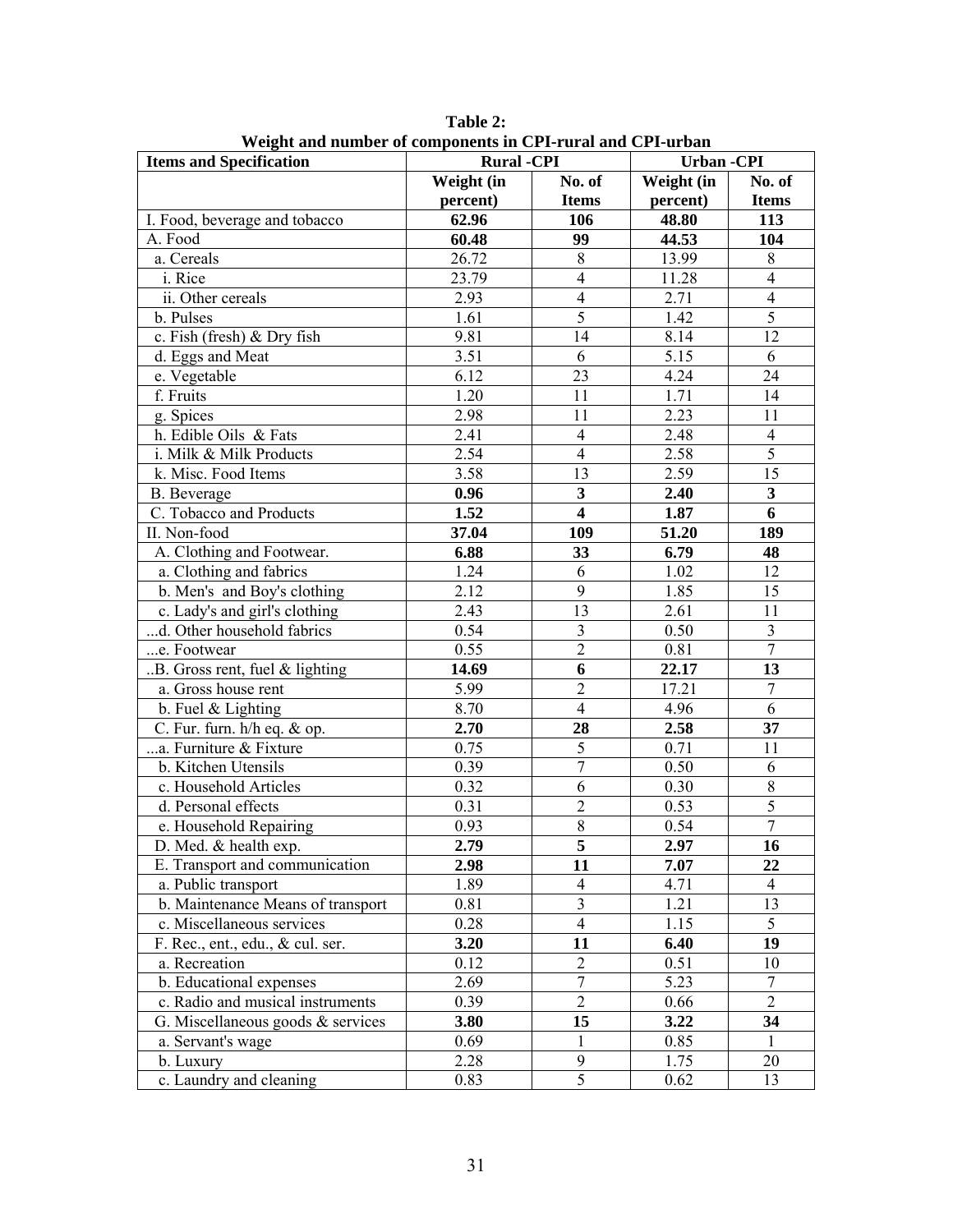| Name of the                            | Name of                              |                                                                                                                                                                  | List of items                                                                                                                                                                                                                                                                                                                                                                                  |  |  |  |  |
|----------------------------------------|--------------------------------------|------------------------------------------------------------------------------------------------------------------------------------------------------------------|------------------------------------------------------------------------------------------------------------------------------------------------------------------------------------------------------------------------------------------------------------------------------------------------------------------------------------------------------------------------------------------------|--|--|--|--|
| category                               | sub-category                         | <b>Rural</b>                                                                                                                                                     | <b>Urban</b>                                                                                                                                                                                                                                                                                                                                                                                   |  |  |  |  |
| Gross Rent,<br>Fuel $\&$<br>Lighting   | <b>Gross House</b><br>Rent           | H. R. without electricity<br>2- room Katcha house<br>(3.24), H. R. electrified 2-<br>room semi paka house<br>(2.75)                                              | H. R. 3- bed-attached bath<br>$(1.75)$ , H. R. 2- bed-2 bath<br>$(2.78)$ , H. R. 2- bed-1 bath<br>(3.69), Semi-paca house (7.22),<br>Katcha house (1.41), Water<br>Expenses $(0.36)$                                                                                                                                                                                                           |  |  |  |  |
|                                        | Fuel &<br>Lighting                   | Firewood local split dry<br>mango (4.44), Kerosene -<br>$(2.89)$ , Match $(0.33)$ ,<br>Electricity (1.04)                                                        | Firewood -Gazari, Goran<br>$(0.59)$ , Firewood -Mango<br>$(0.94)$ , Kerosene $(0.33)$ , Gas<br>$(0.94)$ , Match $(0.18)$ ,<br>Electricity (1.98)                                                                                                                                                                                                                                               |  |  |  |  |
| Transport &<br>Communication           | Public<br>Transport                  | Richshaw fare (1.07),<br>Boat fare (0.09), Train<br>fare $(0.18)$ , Bus fare<br>(0.55)                                                                           | Richshaw fare (1.75), Auto-<br>Rickshow fare (0.52), Train<br>fare $(0.86)$ , Bus fare $(1.58)$                                                                                                                                                                                                                                                                                                |  |  |  |  |
|                                        | Maintenance<br>Means of<br>Transport | $Bi-cycle(0.41)$ , Tire-bi-<br>$cycle (0.25)$ , Tube-bi-<br>cycle(0.15)                                                                                          | Motor Sprit-petrol (0.35), Bi-<br>cycle-local (0.09), Bi-cycle-<br>imported (0.03), Tire-bi-cycle<br>local $(0.05)$ , Tire -bi-cycle -<br>imported (0.02) Tube-bi-cycle-<br>local (0.06), Tube-bi-cycle-<br>imported (0.02), Bi-cycle oiling<br>and cleaning (0.06), Car<br>Servicing (0.02), Scooter oiling<br>$(0.05)$ , Driver Salary $(0.21)$ ,<br>Garage Rent (0.08), Car Honda<br>(0.17) |  |  |  |  |
| Miscellaneous<br>Goods $&$<br>Services | Servant's<br>Wage<br>Luxury          | Servant's wages for<br>cultivation (0.69)<br>Toilet soap $(0.55)$ , Snow-                                                                                        | Servant's wages for cultivation<br>(0.85)<br>Toilet soap $(0.39)$ , Snow $(0.19)$ ,                                                                                                                                                                                                                                                                                                            |  |  |  |  |
|                                        |                                      | $(0.77)$ , Talcum powder<br>(0.20), Blade (0.10), Hair<br>cut (0.35), Hair oil (0.55),<br>Comb for lady $(0.06)$ ,<br>Tooth paste $(0.07)$ ,<br>Battery $(0.13)$ | Talcum powder (0.11), Tooth<br>brush $(0.07)$ Blade $(0.05)$ ,<br>saving cream (0.04), Hair cut<br>$(0.56)$ , Comb for lady $(0.03)$ ,<br>Tooth paste (0.14), Shampoo<br>(0.07), Lip Stick (0.05), Nail<br>Polish $(0.05)$                                                                                                                                                                     |  |  |  |  |
|                                        | Laundry &<br>Cleaning                | Washing soap-local<br>$(0.64)$ , Laundry charge-<br>$(0.1)$ washing soda $(0.09)$                                                                                | Washing soap & Detergent -<br>local (0.40), Laundry charge-<br>$(0.16)$ , washing<br>soda/vim/finish (0.06)                                                                                                                                                                                                                                                                                    |  |  |  |  |

**Table 3: List of Items (or small item-group) of Some Non-food Categories** 

*Figure in the parenthesis describes weight in percent to total CPI*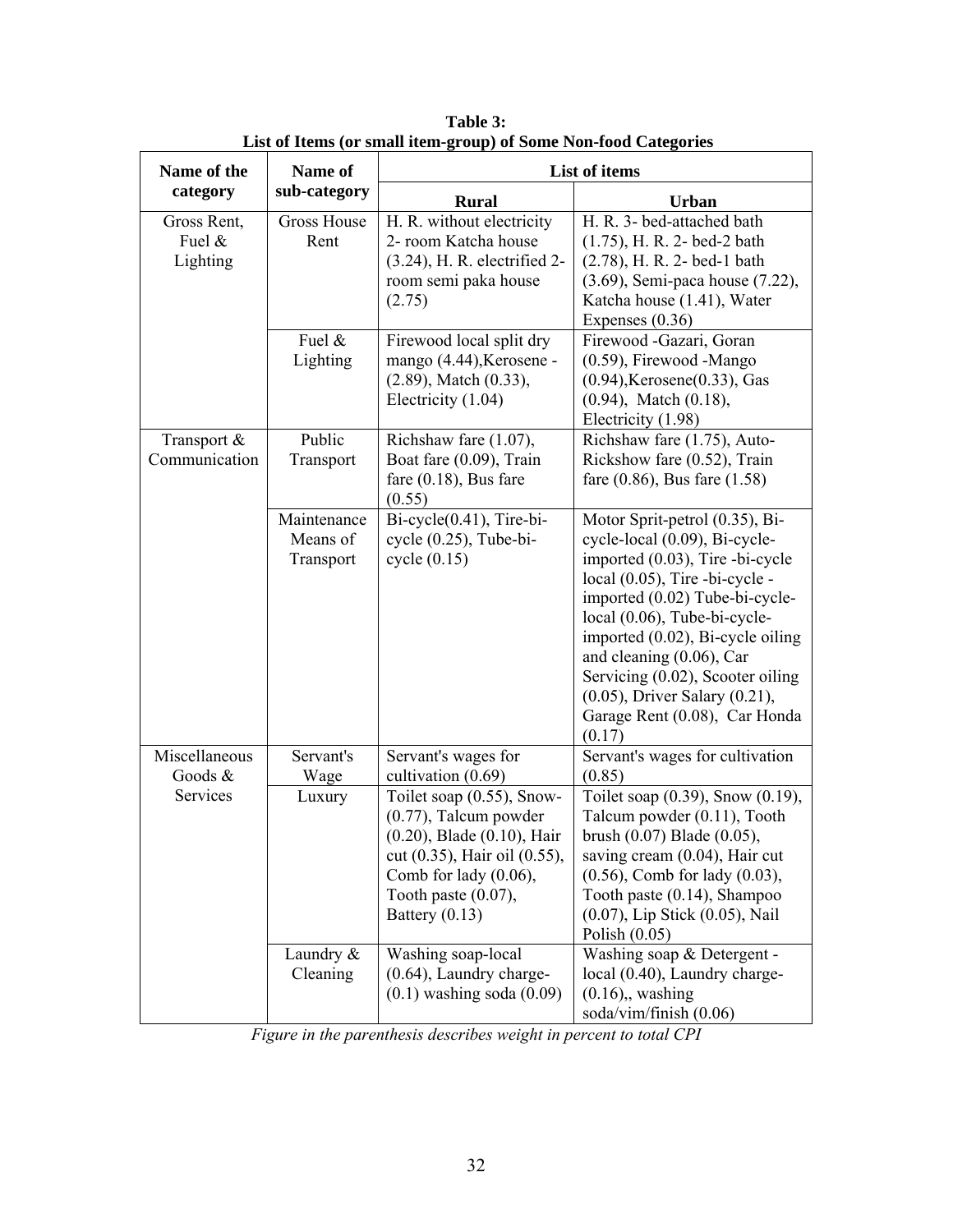| mathly of CTT Components, Kural and Croan, 2001, P-2000.O |              |       |               |           |
|-----------------------------------------------------------|--------------|-------|---------------|-----------|
|                                                           | <b>Rural</b> |       | Urban         |           |
|                                                           |              | Std.  |               |           |
| <b>Components</b>                                         | Weight       | Dev.  | <u>Weight</u> | Std. Dev. |
| <b>CPI</b>                                                | 100          | 6.13  | 100           | 6.22      |
| Rice                                                      | 23.8         | 14.17 | 11.28         | 16.76     |
| Other cereal                                              | 2.93         | 20.15 | 2.71          | 16.41     |
| Pulses                                                    | 1.61         | 16.04 | 1.42          | 22.50     |
| Fish and dry fish                                         | 9.81         | 11.65 | 8.14          | 12.15     |
| Eggs and meat                                             | 3.51         | 11.30 | 5.15          | 14.78     |
| Vegetable                                                 | 6.12         | 48.57 | 4.24          | 50.33     |
| Fruits                                                    | 1.2          | 34.67 | 1.71          | 32.73     |
| Spices                                                    | 2.98         | 36.30 | 2.23          | 46.49     |
| Edible oils and fat                                       | 2.41         | 14.29 | 2.48          | 29.31     |
| Milk and milk products                                    | 2.54         | 10.90 | 2.58          | 8.64      |
| Misc. food                                                | 3.58         | 17.73 | 2.59          | 17.86     |
| Beverage                                                  | 0.96         | 47.40 | 2.4           | 55.31     |
| Tobacco & Products                                        | 1.52         | 5.71  | 1.87          | 3.18      |
| Clothing & Footwear                                       | 6.88         | 5.10  | 6.79          | 3.80      |
| Gross house rent                                          | 5.99         | 9.04  | 17.21         | 5.24      |
| Fuel & Lighting                                           | 8.7          | 9.53  | 4.96          | 14.81     |
| Furniture, Fur. and others                                | 2.7          | 3.95  | 2.58          | 3.93      |
| Medical & Health exp.                                     | 2.79         | 5.78  | 2.97          | 6.21      |
| Public transport                                          | 1.89         | 11.64 | 4.71          | 12.62     |
| Maintenance means of                                      |              |       |               |           |
| trans.                                                    | 0.81         | 3.92  | 1.21          | 22.01     |
| Miscellaneous service                                     | 0.28         | 27.27 | 1.15          | 10.44     |
| Recreation                                                | 0.12         | 21.32 | 0.51          | 17.85     |
| <b>Educational expenses</b>                               | 2.69         | 13.92 | 5.23          | 9.87      |
| Radio & musical inst.                                     | 0.39         | 10.43 | 0.66          | 0.49      |
| Servant's wage                                            | 0.69         | 10.38 | 0.85          | 8.30      |
| Luxury                                                    | 2.28         | 8.66  | 1.75          | 8.68      |
| Laundry & cleaning                                        | 0.83         | 4.00  | 0.62          | 7.34      |

**Table 4: Volatility of CPI Components: Rural and Urban, 2001:7-2006:5** 

I

*Note: Standard deviations are calculated for annualized monthly inflation rates Source: Data from Bangladesh Bureau of Statistics*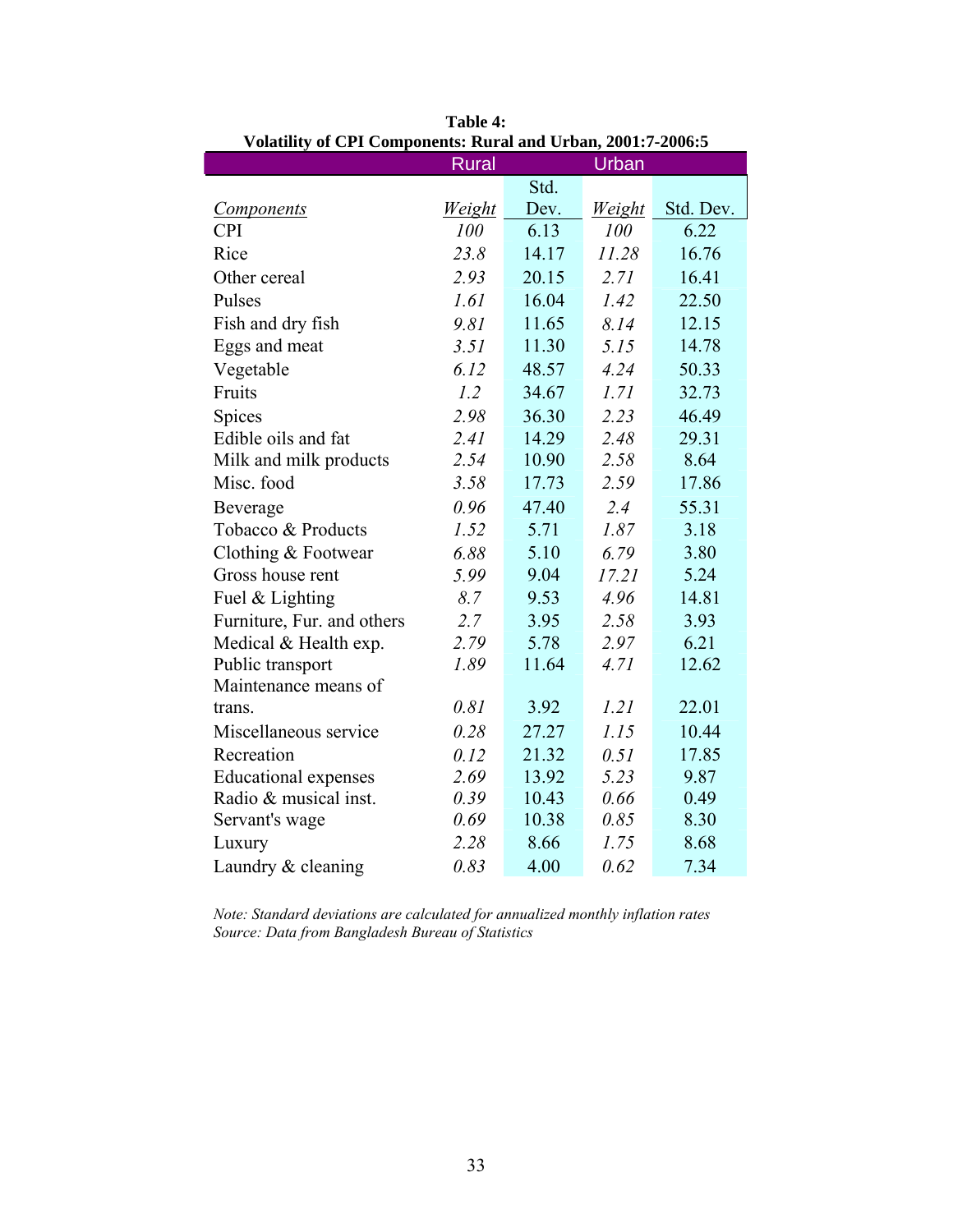|                             | Rice     | Other<br>cereal | Pulses   | Fish and<br>dry fish | Eggs     | and meat Vegetable | Fruits   | <b>Spices</b> | Edible<br>oils and<br>fat | Milk &<br>milk<br>products | Misc.<br>food | Beverage | Tobacco &<br>Products |
|-----------------------------|----------|-----------------|----------|----------------------|----------|--------------------|----------|---------------|---------------------------|----------------------------|---------------|----------|-----------------------|
| Rice                        | 0.203    |                 |          |                      |          |                    |          |               |                           |                            |               |          |                       |
| Other cereal                | 0.062    | 0.314           |          |                      |          |                    |          |               |                           |                            |               |          |                       |
| Pulses                      | 0.015    | 0.045           | 0.220    |                      |          |                    |          |               |                           |                            |               |          |                       |
| Fish and dry fish           | $-0.024$ | 0.011           | 0.038    | 0.149                |          |                    |          |               |                           |                            |               |          |                       |
| Eggs and meat               | $-0.020$ | 0.022           | 0.067    | 0.054                | 0.109    |                    |          |               |                           |                            |               |          |                       |
| Vegetable                   | $-0.161$ | 0.273           | $-0.021$ | $-0.055$             | 0.077    | 4.573              |          |               |                           |                            |               |          |                       |
| Fruits                      | $-0.053$ | 0.096           | 0.039    | 0.012                | 0.020    | 0.082              | 1.379    |               |                           |                            |               |          |                       |
| Spices                      | 0.054    | 0.311           | 0.034    | $-0.042$             | 0.013    | 2.161              | 0.120    | 2.148         |                           |                            |               |          |                       |
| Edible oils and fat         | 0.041    | $-0.020$        | 0.008    | 0.020                | $-0.042$ | $-0.189$           | 0.041    | $-0.427$      | 1.991                     |                            |               |          |                       |
| Milk & milk products        | $-0.015$ | $-0.006$        | $-0.016$ | 0.007                | $-0.008$ | 0.028              | $-0.054$ | $-0.057$      | 0.007                     | 0.110                      |               |          |                       |
| Misc. food                  | $-0.011$ | $-0.010$        | 0.012    | 0.002                | 0.023    | $-0.330$           | $-0.119$ | $-0.311$      | 0.000                     | 0.039                      | 0.379         |          |                       |
| Beverage                    | 0.390    | 0.098           | $-0.035$ | $-0.008$             | $-0.052$ | $-1.087$           | $-0.011$ | $-0.090$      | $-0.045$                  | $-0.029$                   | 0.071         | 2.071    |                       |
| Tobacco & Products          | 0.020    | 0.025           | 0.010    | 0.004                | 0.018    | $-0.047$           | 0.050    | $-0.012$      | $-0.016$                  | $-0.001$                   | 0.018         | 0.101    | 0.027                 |
| Clothing & Footwear         | 0.013    | 0.002           | $-0.006$ | 0.002                | 0.002    | 0.031              | $-0.068$ | 0.018         | 0.043                     | 0.001                      | 0.007         | 0.009    | 0.000                 |
| Gross house rent            | $-0.005$ | $-0.022$        | $-0.014$ | $-0.003$             | $-0.005$ | $-0.021$           | $-0.041$ | 0.027         | 0.003                     | 0.038                      | 0.032         | $-0.028$ | 0.000                 |
| Fuel & Lighting             | 0.021    | 0.003           | 0.019    | $-0.005$             | $-0.006$ | $-0.027$           | $-0.026$ | 0.094         | $-0.011$                  | $-0.009$                   | 0.001         | 0.103    | 0.013                 |
| Fur., Fur. & others         | 0.001    | 0.007           | 0.007    | $-0.004$             | $-0.004$ | $-0.031$           | 0.010    | $-0.003$      | 0.013                     | 0.008                      | 0.017         | $-0.011$ | 0.001                 |
| Med. & Health exp.          | $-0.012$ | $-0.006$        | 0.005    | 0.004                | 0.012    | $-0.007$           | 0.009    | $-0.003$      | $-0.009$                  | 0.008                      | 0.023         | $-0.009$ | 0.002                 |
| Public transport            | 0.006    | $-0.007$        | 0.012    | $-0.014$             | $-0.016$ | $-0.115$           | 0.001    | $-0.023$      | 0.020                     | 0.010                      | 0.061         | $-0.023$ | $-0.006$              |
| Maintenance means of trans. | 0.004    | 0.008           | 0.001    | 0.002                | $-0.002$ | 0.020              | 0.000    | $-0.007$      | 0.016                     | 0.001                      | 0.031         | $-0.002$ | 0.000                 |
| Misc. service               | 0.036    | $-0.008$        | $-0.024$ | $-0.034$             | $-0.018$ | 0.116              | 0.015    | 0.042         | $-0.054$                  | 0.003                      | $-0.055$      | $-0.049$ | $-0.010$              |
| Recreation                  | 0.121    | $-0.032$        | $-0.016$ | 0.013                | $-0.014$ | $-0.522$           | $-0.089$ | $-0.083$      | $-0.026$                  | 0.062                      | 0.046         | 0.243    | 0.011                 |
| Educational expenses        | 0.021    | $-0.013$        | 0.010    | $-0.012$             | 0.008    | 0.158              | $-0.064$ | 0.159         | $-0.058$                  | 0.015                      | 0.043         | 0.012    | 0.007                 |
| Radio & musical             | $-0.044$ | 0.013           | 0.021    | 0.062                | $-0.022$ | $-0.387$           | $-0.072$ | $-0.150$      | 0.042                     | 0.011                      | $-0.051$      | 0.017    | $-0.002$              |
| Servant's wage              | 0.006    | $-0.006$        | 0.010    | $-0.016$             | 0.004    | $-0.033$           | 0.045    | $-0.035$      | $-0.187$                  | 0.008                      | $-0.033$      | $-0.010$ | 0.000                 |
| Luxury                      | $-0.003$ | $-0.009$        | 0.032    | $-0.023$             | 0.001    | 0.016              | 0.004    | 0.025         | 0.068                     | $-0.004$                   | 0.021         | $-0.030$ | 0.001                 |
| Laundry & cleaning          | 0.006    | 0.020           | $-0.012$ | 0.001                | $-0.004$ | 0.087              | $-0.008$ | 0.013         | 0.001                     | 0.012                      | 0.006         | $-0.007$ | 0.000                 |

Table 5: Variance-Covariance Matrix-Monthly Changes (annualized rate) of Rural CPI Components